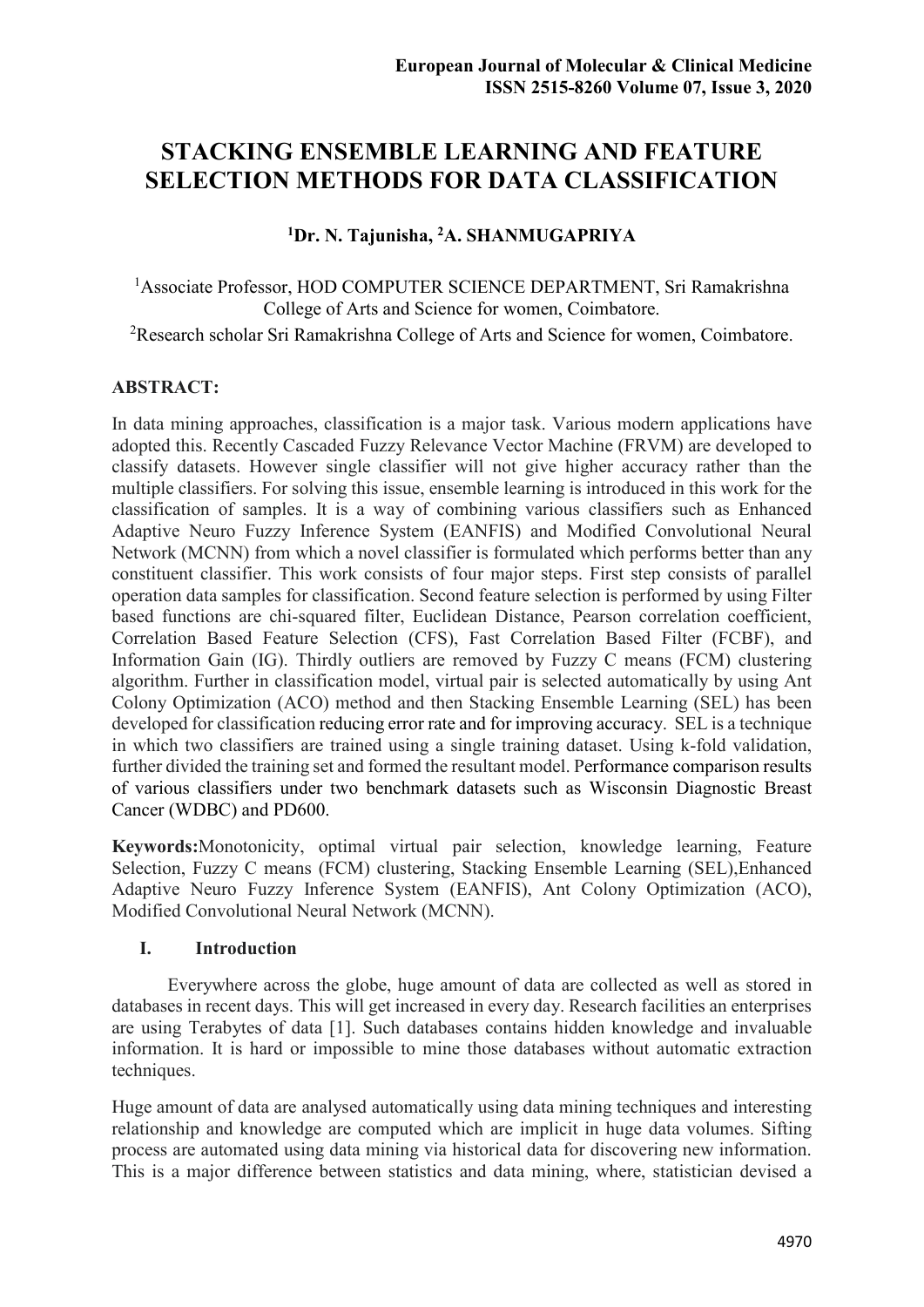model for dealing with a specific analysis problem [2].From expert systems, it is also distinguishes data mining, where knowledge engineer built a model from rules extracted from expert experience. It is interesting to incorporate data mining with prior knowledge but it is a challenging problem.

 On other side, development, demonstration and pushing specific algorithms and models use are focused mainly in traditional data mining research according to data collected from observations. However, while solving real-world problems with data mining there is a prior knowledge which is included with collected data [3].

For instance, if loan applicants A and B have the same attribute values in loan-approval applications, except that applicant A has greater income than applicant B, then applicant A is having high chance of getting loan. In other words, 'a higher income increases chance of loan approval' is an example of prior domain knowledge [4].

 This issue has been as of late tended to by Cao's hypothetical system of space driven information mining, which features the significance of area insight, started up as far as angles, for example, space information, foundation data, earlier information, master information, etc [5]. One significant kind of earlier information in this setting depends on the monotonic connections among information and yield factors.

In numerous information arrangement applications one could have from the earlier information to the degree that, every single other thing being equivalent, an expansion in an information variable (trait) ought not prompt a diminishing (or increment) in class marks, with the previously mentioned credit endorsement case being an agent case of this [6]. It considers the way that in numerous applications, each information point may not be actually marked as one specific class, and in this way, it applies a to each information point.

It likewise uses master information concerning the monotonic relations between the reaction and indicator factors, which is spoken to as monotonicity imperatives [7]. Instances of other application areas in which this kind of information exists incorporate medication (for example smoking expands the likelihood of vascular sicknesses) and financial aspects (for example house costs increment or diminishing dependent on the area).

The earlier information on monotonicity, which can be obtained from area specialists, past viable experience, and the writing, gives helpful data about the central issue, notwithstanding the preparation information [8]. When considering this earlier information about the information, one needs to include some monotonicity requirements into the order model.

It has been indicated that an order method that consolidates monotonicity requirements can extricate information that is both progressively sensible and conceivable. Arrangement with monotonicity imperatives, otherwise called monotonic order, is an ordinal grouping issue where a monotonic limitation is available: a higher estimation of a trait in a model, fixing different qualities, ought not diminish its class task [9]. The monotonicity of relations between the reliant and logical factors is normal as an earlier information structure in information order.

The estimation of the information about monotonicity in learning models is of an extraordinary enthusiasm for two principle contentions. Initially, monotonicity forces imperatives on the forecast work. This reductions the size of the speculation space and furthermore the intricacy of the model [10]. Besides, the area specialists choose the acknowledgment or dismissal of the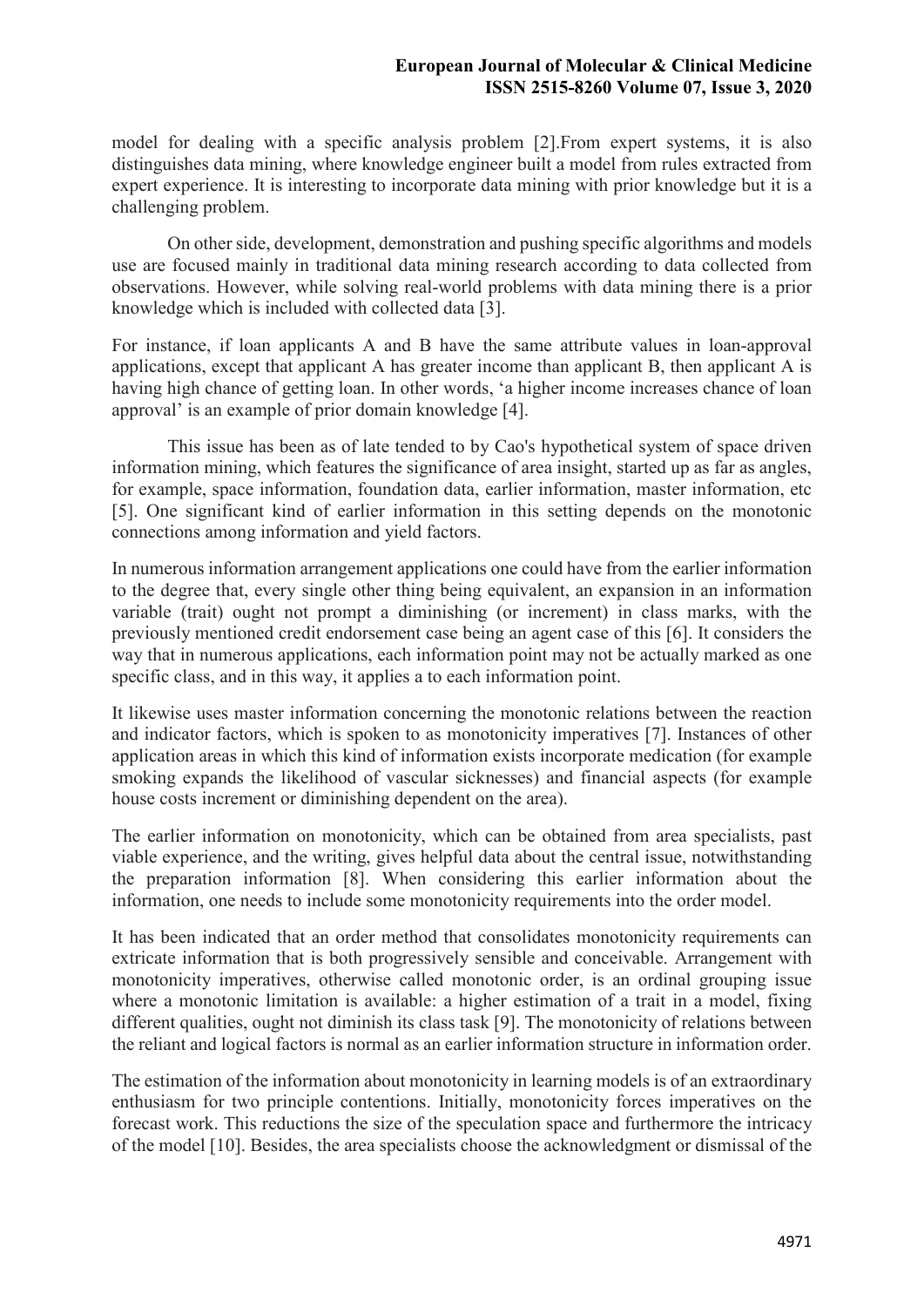models yielded in the event that they are steady with the space information, paying little mind to their exactness.

Numerous information learning calculations have been adjusted to have the option to deal with monotonicity limitations in a few styles. There are two stages to treat with monotonic characterization issues [11]. The first is to preprocess the information so as to "monotonizes" the informational collection, dismissing the models that abuse the monotonic limitations or choosing highlights to improve order execution and abstain from over fitting; and the subsequent one is to compel learning just monotone characterization capacities. This research work focusing the approach to learning with monotonicity constraints, proposed an Stacking Ensemble Learning (SEL) for the classification of samples. It is a way of combining various classifiers such as Enhanced Adaptive Neuro Fuzzy Inference System (EANFIS) and Modified Convolutional Neural Network (MCNN) from which a novel classifier is formulated which performs better than any constituent classifier.

 This research work is organized as follows. Section 2 reviews advantages and disadvantages in some of methods in monotonic classification. In Section 3, proposed approach are described. In Section 4 experimentation and results analysis are presented. In Section 5, conclusions are highlighted.

## **1. Literature Review**

Monotonic classification with description of commonly used monotonic classification's brief review is presented in this section.

 García et al [12] used evolutionary algorithms to implement a selection technique of highly effective hyper rectangles for tackling monotonic classification. An exhaustive experimental analysis is used for comparing proposed model using a huge amount of datasets derived from real regression and classification problems. With respect to mean absolute error and accuracy, other instance-based and rule learning models are outperformed by this evolutionary proposal as reported in results and it needs only few hyper rectangles.

 Doumpos et al [13] considered the requirements of monotonicity in developing a Nonlinear SVM credit rating models having linear programming. Models predictive ability is enhanced by introducing monotonicity hints as indicated in results.

 Gonzalez et al [14] used resulting trees monotonicity degree for proposing a simple pruning mechanism. On monotonic data sets, various experimentation are conducted to study about performance of different decision trees. While holding monotonicity restriction, trees produced in Random forest are minimized in this work and it provided better performance in prediction when compared with standard algorithms.

 Stiglic et al [15] estimated disease risk in hospital discharge record data in an optimum way using an implemented Support Vector Machine - Recursive Feature Elimination (SVM-RFE) technique. Prior knowledge from human disease networks extracted from hospital discharge historical data are incorporated in this technique and difficulties in constructing classifiers are minimized using this data.

From complex system, knowledge representations and feature selection methods of bioinformatics are adopted for predicting future risk in hospitalization according to highly imbalanced and 11,170 dimensional hospital discharge data with 7 million records which are collected in year 2008.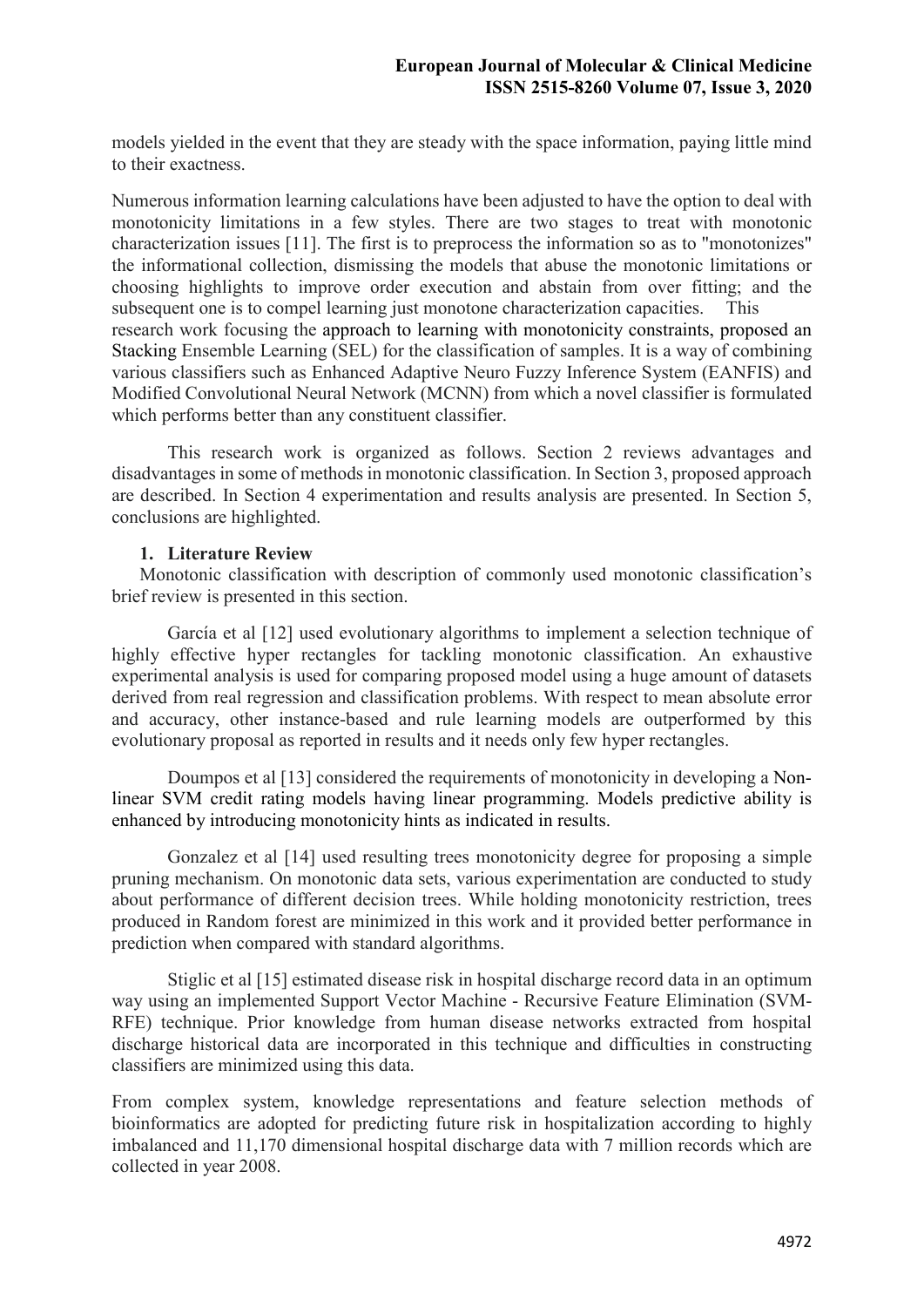Li et al [16] incorporated prior knowledge with data mining using a presented fuzzy support vector machine (SVM) model. It includes the fact in various applications that, every input point will not be properly labelled as one specific class and so fuzzy membership is applied to every input point in this. By considering monotonic relations among predictor variables and response, expert knowledge is also utilized by this and in monotonicity constraints form they are represented.

Monotonically constrained fuzzy SVM classification problem is formulated here and termed as FSVM. Dual optimization problem of this is derived and its monotonic properties are analysed therotically. For ensuring bounded and unique solution, Tikhonov regularization technique is applied. In order to evaluate model's ability in retaining monotonicity, proposed a new measure called frequency monotonicity rate.

On synthetic and real world datasets, the experimentation was conducted and it indicates that, various contributions from every data are considered in this model and monotonicity's prior knowledge is used. In terms of retaining monotonicity and predictive ability, it has huge advantages over original FSVM and SVM models in classification problems.

 Hu et al [17] used large margin principle for introducing a feature selection with monotonicity constraint. For monotonic classification, two new evaluation algorithms are designed by introducing the monotonicity constraint into existing feature selection algorithms based on margins. Some real and artificial datasets are used for testing proposed algorithms and its effectiveness is shown in experimental results.

 Rus et al [18]implemented an intelligent tutoring system for teaching self-regulatory processes to students in complex science topics learning. In specific, student-generated paragraphs in prior knowledge activation, a self-regulatory process based students' mental models detection is focused. Two major classes of techniques are described here and different machine learning algorithms are combined with every technique.

Also provided a detailed comparison between techniques and algorithms. Prediction of techniques and human judgements are compared to evaluate the performance of proposed techniques with set of prior knowledge activation paragraphs collected from previous experiment in MetaTutor on college students. Based on experimentation, highly accurate results are produced using a content based technique with Bayes Nets algorithm and wordweighting.

 Chen et al [19] used support vector machine having monotonicity constraints derived from financial experts prior knowledge for implementing a novel rating model. On real world data sets, experimentations are conducted and it indicates that, proposed technique is a domain knowledge oriented and data driven technique. During collection process, in data occurring, monotonicity loss can be corrected using this and when compared with conventional counterpart, better performance is exhibited.

 Pan et al [20] considered monotonic and non- monotonic features separately for proposing a feature selection algorithm in ordinal classification. Hybrid monotonic classification consistency assumption is introduced first and relevance between features and ordinal classification decision are done using a defined feature evaluation function.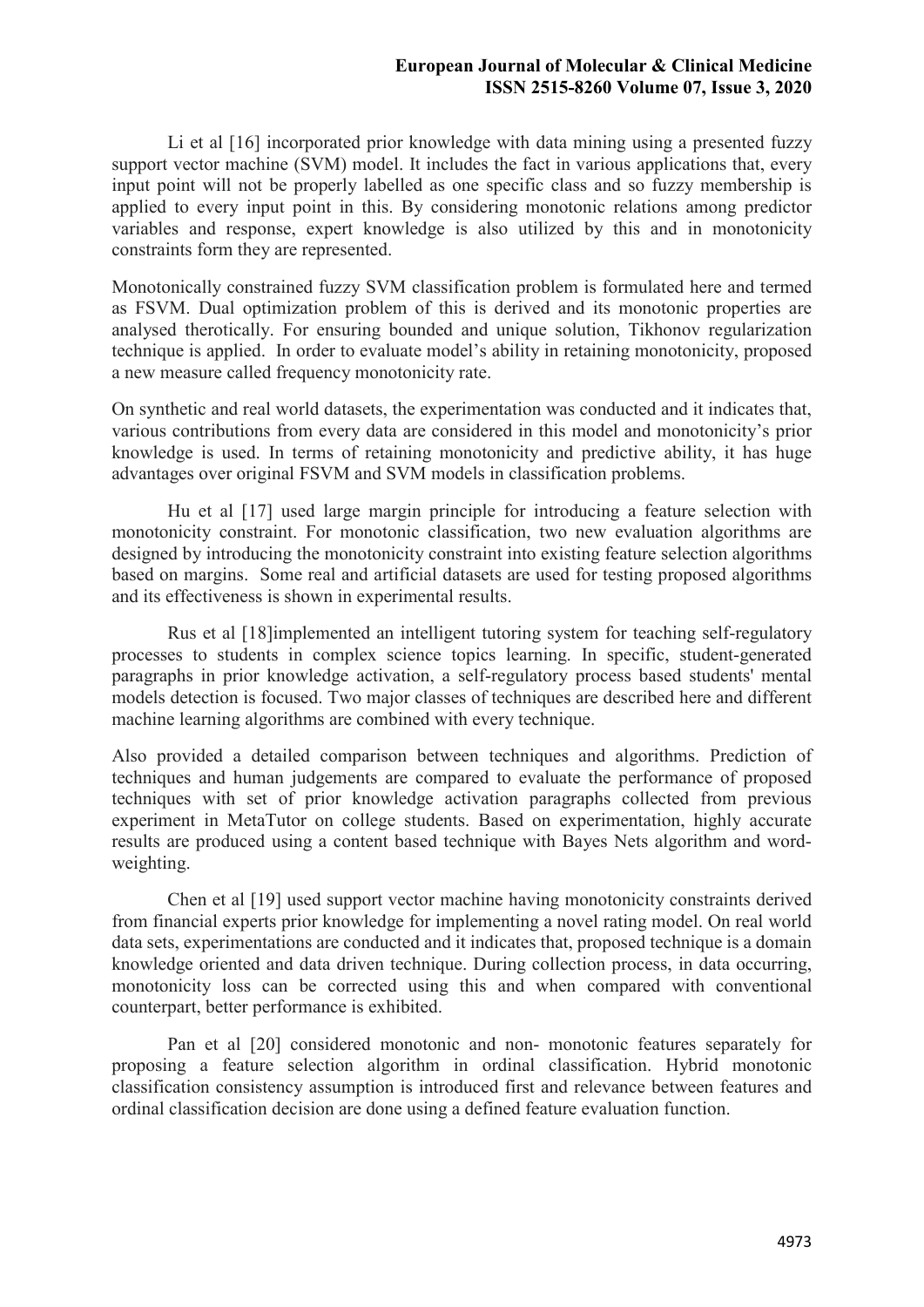Then optimum feature subset is searched by combing genetic algorithm (GA) and reported measure. Feature size are reduced effectively and classification performance is enhanced using a proposed technique as shown implemented numerical experimentation.

Cano et al [21] introduced the utilization of preparing set choice to pick the best cases which lead the monotonic classifiers to get increasingly exact and proficient models, satisfying the monotonic imperatives. To show the advantages of the proposed preparing set choice calculation, called MonTSS, do an experimentation more than 30 informational indexes identified with ordinal grouping issues.

Bartley et al [22] presented a novel strategy for joining monotone information into Random Forest classifiers. As opposed to monotonising the trees in the gathering, consider Random Forest as a type of weighted neighborhood plot and figure an advancement issue to negligibly transform the model to expand monotonicity. This methodology has the upside of clearly consolidating fractional monotonicity (in a few, instead of all, highlights).

What's more, apply the new strategy to genuine datasets and research the effect of monotonicity and test size on prescient precision. Here locate that Random Forest is frequently truly adept at perceiving monotonicity without alteration. Furthermore, the expansion in monotonicity is altogether decidedly related to increments in exactness.

From the above audit these strategies for picking the best occasions which lead the monotonic classifiers to acquire progressively exact and effective models. Furthermore to the issue of building those classifier in unequal settings, it is likewise imperative to appropriately quantify the grouping execution in such settings.

The old style grouping precision ought to be supplanted with a measure that will put more concentrate on the arrangement execution for uncommon positive examples. So the single classifier won't give higher exactness instead of the numerous classifiers. So as to unravel this issue, outfit learning has been presented in this work for the order of tests.

# **2. Proposed Methodology**

 This work consists of four major steps. First step consists of parallel operation data samples for classification. And database parallelization done by map reduce method for time consumption for large scale data. Second feature selection is performed by using Filter based functions are chi-squared filter, Euclidean Distance, Correlation Based Feature Selection (CFS), Pearson correlation coefficient, Fast Correlation Based Filter (FCBF), and Information Gain (IG).

Thirdly outliers are removed by Fuzzy C means (FCM) clustering algorithm. Further in classification model, virtual pair is selected automatically by using Ant Colony Optimization (ACO) method and then Stacking Ensemble Learning (SEL) has been developed for classification reducing error rate and for improving accuracy.SEL is a technique in which two classifiers are trained using a single training dataset.

Using k-fold validation, further divided the training set and formed the resultant model. It is a way of combining various classifiers such as Enhanced Adaptive Neuro Fuzzy Inference System (EANFIS) and Modified Convolutional Neural Network (MCNN) from which a novel classifier is formed which produces better classifier performance. Proposed methodology's overall process is illustrated in figure 1.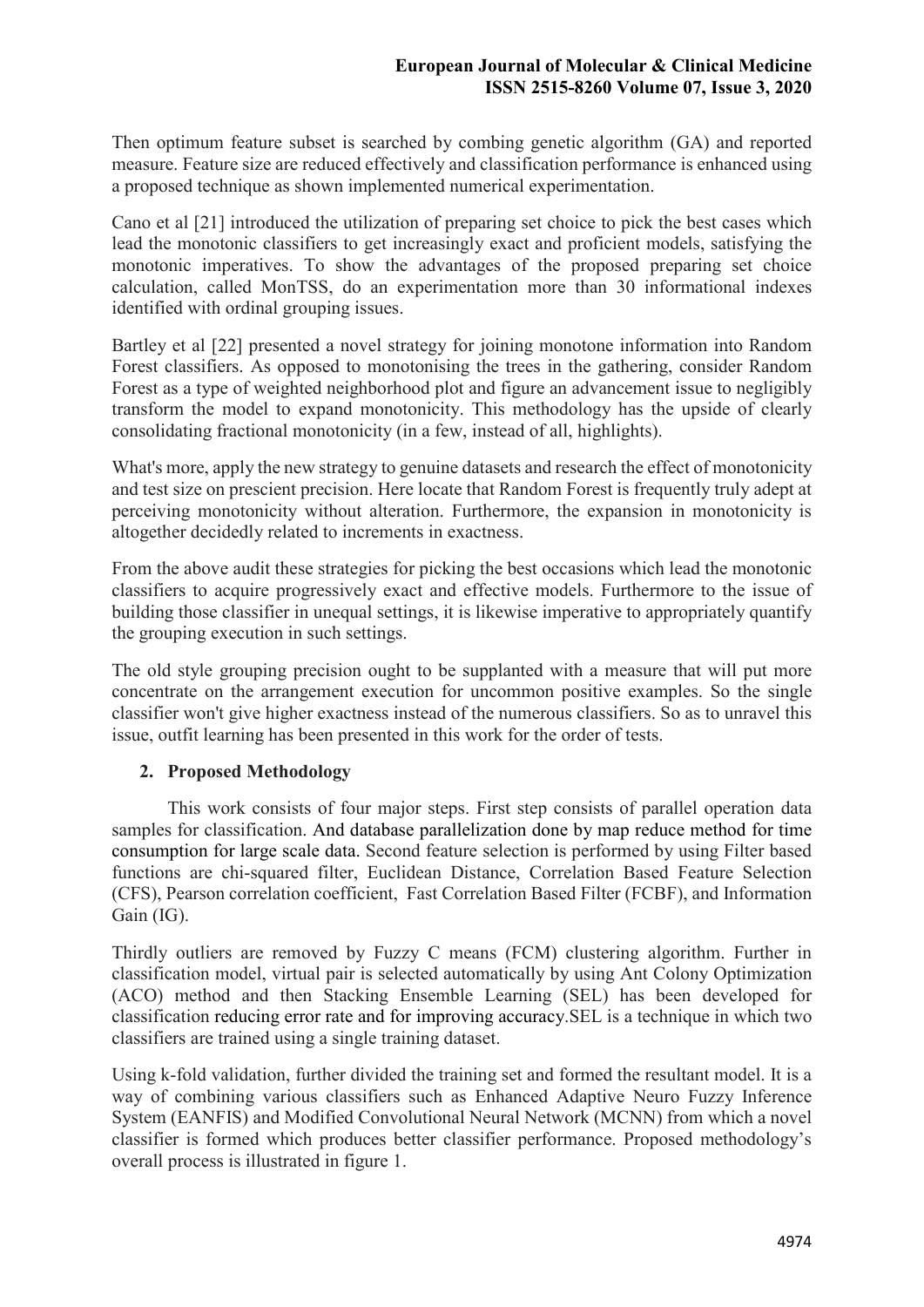

**Figure .1. The overall process of the proposed methodology**

# **3.1. Definition of Monotonicity**

In most of the data mining applications, as assumption is made that, higher or better outcome classes can be obtained with greater or better observation evaluation on specific attributes. It indicates, between output and input variables, there exist a monotonic relationship, which shows that, increase in inut value will leads to either increase or decrease in output value.

**Definition 1(monotonicity):** Let  $f(x)$ :  $R^n \to R$ . On this input space  $R^n$ , defined a partial ordering≤. On the space R, defined a linear ordering≤. Therefore, following statement needs to be satisfied to make f as a monotonic one:

$$
x \le x' \Rightarrow f(x) \le f(x') for any x and x' \tag{1}
$$

Where, on input space  $R<sup>n</sup>$ , partial order is defined in an intuitive manner, so that,  $x = (x_1, x_2,..., x_n)$  and  $x' = (x'_1, x'_2,..., x'_n)$ , say  $x \le x'$  if and only if  $x_i \le x'$  for  $i = 1,..., n$ . A monotonic function will have monotonicity property. In classficiation, if a function is observed as a monotonic by an experts, then it will have monotonicity property.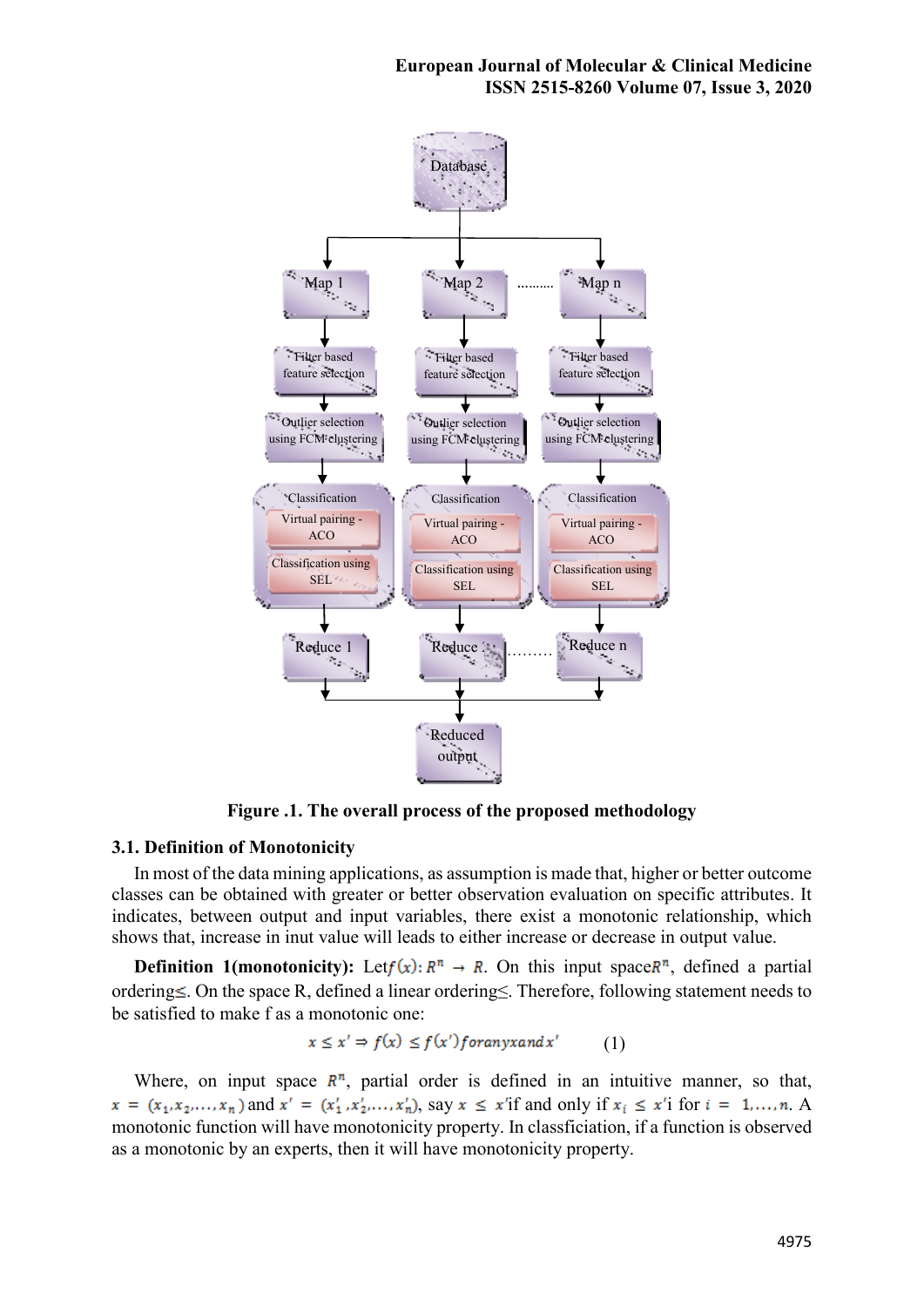**Definition 2 (monotonicity of dataset):**For a dataset  $D = \{(x_i, y_i) | i = 1, 2, ..., N\}$  suppose that a instances pair  $(x_i, y_i)$  and  $(x_i, y_i)$  does not breach monotonicity, when  $x_i \leq x_i \Rightarrow y_i \leq y_i$ . Dataset D's monotonicity is measured using a The Frequency Monotonicity Rate (FMR). Ratio of data pairs available in a dataset, which do not transgress monotonicity condition defined FMR. The Frequency Monotonicity Rate (FMR) is expressed as,

#### $FMR = FM/P$

(2)

(4)

Where, observed pairs count is referred as P and pair count, which are not violating monotonicity condition is referred as FM. The error which is having association with

# monotonic prior knowledge based on this pair is expressed as,<br>  $\mathbf{e}(x, x') = \begin{cases} f(x) - f(x') & \text{if } f(x) > f(x') \\ 0 & \text{if } f(x) \le f(x') \end{cases}$ (3)

There must be a small value of error which is having association with monotonic prior knowledge as per (2), which is needed for reducing  $(x, x')$ ,  $\Box = 1,..., M$ , at the same time. A general method to achieve this is to minimize penalty function,

$$
E_M = \sum_{i=1}^M \beta_i e(x, x')
$$

Where, a non-negative number is specified by every  $\beta_i$ , it may be a constant or a variable.

# **3.2. Parallel Operation by Map Reduce**

There is a difference between previously analysed parallel computation models and MapReduce. Sequential and parallel computation are interleaved in it.

**MapReduce Basics:** Information about support vector  $SV_i$  are considered in basic information unit in MapReduce programming paradigm and their data are binary strings. A set of  $\langle RV_i$ , data) pairs is given as input to any MapReduce algorithm. In three stages, non-support vectors are eliminated. They are, reduce stage, shuffle stage and map stage.

A single  $\langle \text{RV}_i \text{data} \rangle$  pairs I given as an input to mapper  $\mu$  in map stage and any number of new  $\langle RV_i, \text{data} \rangle$  pairs are produced at the output. At a time, map operation is performed only on one pair. Easy parallelization is allowed by this as different  $(RV<sub>i</sub>, data)$  for map are processed using various machines. In shuffle stage, underlying system, where Map reduce is implemented, sends all  $\langle RV_i, \text{data}\rangle$  values having association with an individual  $\langle RV_i, \text{data}\rangle$  to same machine.

All values  $\langle \text{RV}, \text{data} \rangle$  having association with s single key k are taken as a input in reducer  $\rho$ in reduce stage and multiset of  $\langle \text{RV}, \text{data} \rangle$  pairs having same key are produced at output. MapReduce computation's sequential aspects are highlighted using this. All maps should be finished before reduce stage initialization. All values can be accessed using same key by reducer, on these values, sequential computations can be performed using this.

Reducers operating on different keys, which can be simultaneously executed are observed to exploit parallelism in reduce step. There are huge rounds of reduce functions and different map in MapReduce paradigm program, which are performed one after another.

There is a reducers and mappers sequence in  $\{\mu_1, \rho_1, \mu_2, \rho_2, \dots, \mu_R, \rho_R\}$  map reduce program. A multiset of  $\langle RV_i, \text{data} \rangle$  pairs is given as an input and represented as U<sub>0</sub>. For executing program on input  $U_0$ : For  $\mathbf{r} = 1, 2, ..., R$ , do:

**Execute Map:**Mapper µr is feed with every pair  $U_0$  in  $U_{r-1}$  and execute it. Support vector sequence will be generated by mapper. Assume  $U_r$  as multiset of key (RV<sub>i</sub>, data) pairs output of  $\mu_r$ .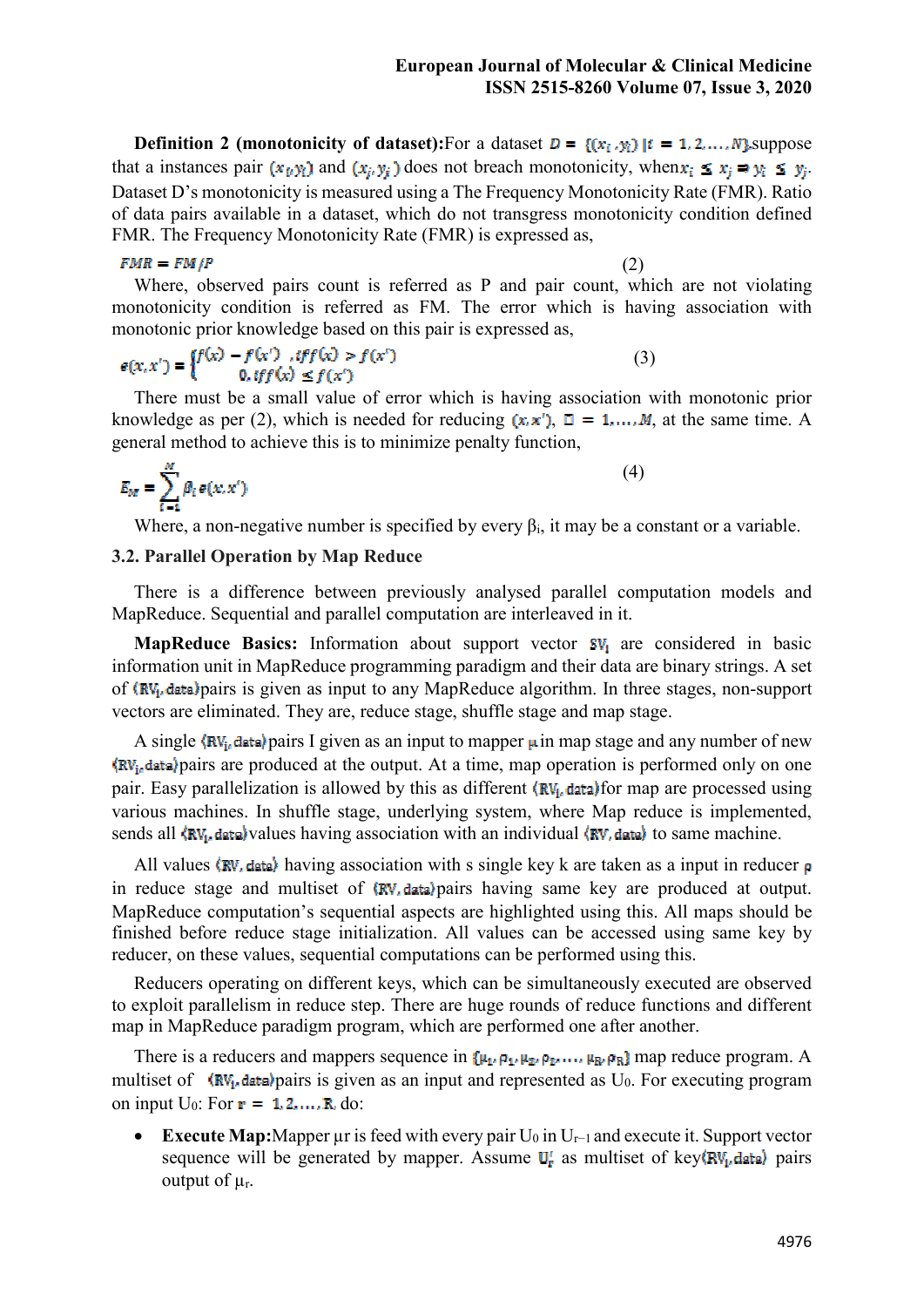- **Shuffle:** For every k, assume  $V_{k,r}$  as multiset of values vi so that  $\langle R V_i, data \rangle \in U_r^r$ . From  $U_r^r$ , multisets  $V_{k,r}$  is constructed using underlying MapReduce implementation.
- **Execute Reduce:** Separate instance of reducer  $\rho_r$  are feed with k and some  $V_{kr}$ 's arbitrary permutation for every k and execute it. Tuples sequence  $(k, data_1), ..., (k, data_n)$ , .... Is generated by a reducer. Assume Ur as multiset of  $\langle RV_i, data \rangle$  pairs output of  $\rho_r$ , that is,  $U_r = U_{R} \rho_r$  (k; data<sub>ks</sub>). With different initialization points, SVM<sub>3</sub> optimization can be initialized by merging  $RVM<sub>1</sub>$  and  $RVM<sub>2</sub>$  results. In every stage, optimization is tried to advance as much as possible for producing better results. Initial data splitting, results merging and how well optimization is initialized from partial results given by previous stages defines this. Global optimum convergence is guaranteed by this technique.

#### **3.3. Feature Selection**

Samples are parallelized using mapping concept. Then they are allowed for selection of features for reducing attributes. Feature selection process is done using filter based feature selection. In Filter technique, ranking methods are used as a principle parameter. Using a suitable ranking criterion, a score is assigned to variables and removed the variables having a score less then threshold value. These techniques are cheaper in computation wise and over fitting is avoided but, dependencies between features are avoided in Filter techniques. So, selected subset may not be optimum and there is a need to find redundant subset. Following gives the basic filter selection algorithms [23].

#### **Chi-Square Test**

Independence between two events are checked using chi-squared filter technique. If P(XY)  $= P(X)P(Y)$  or equivalently  $P(X/Y) = P(X)$  and  $P(Y/X) = P(Y)$ , then two events X, Y are defined as independent.

$$
X^{2} = \sum_{i=1}^{r} \sum_{j=1}^{c} \frac{(O_{i,j} - E_{i,j})^{2}}{E_{i,j}}
$$
(5)

Need of elimination of null hypothesis (H0) of independence is indicated using High scores on  $\mathbf{x}^2$  in expression (1). There is a dependency between class and term occurrence.

#### **Euclidean Distance**

With respect to Euclidean distance, computed the correlation between features in this technique of feature selection. For example with n features in a sampled feature called 'a', these 'n' number of features are compared with other 'n-1' features via computing distance between them using following expression (6). Inclusion of new features will not affect the distance between features.

$$
d(a,b) = {\sum_i (a_i - b_i)^2}^{1/2}
$$
 (6)

# **Correlation Criteria**

A simple criteria called Pearson correlation coefficient is used and is defined as in expression (7). Where, i<sup>th</sup> variable is represented as  $x_i$ , output class is represented as Y, variance is represented as var() and covariance is represented as cov(). Linear dependencies between target and variable can only be detected using this correlation ranking. This is a major disadvantage of it.

$$
R(i) = \frac{\text{cov}(x_i, y)}{\sqrt{\text{var}(x_i) \cdot \text{var}(y)}}
$$
(7)

**Information Gain**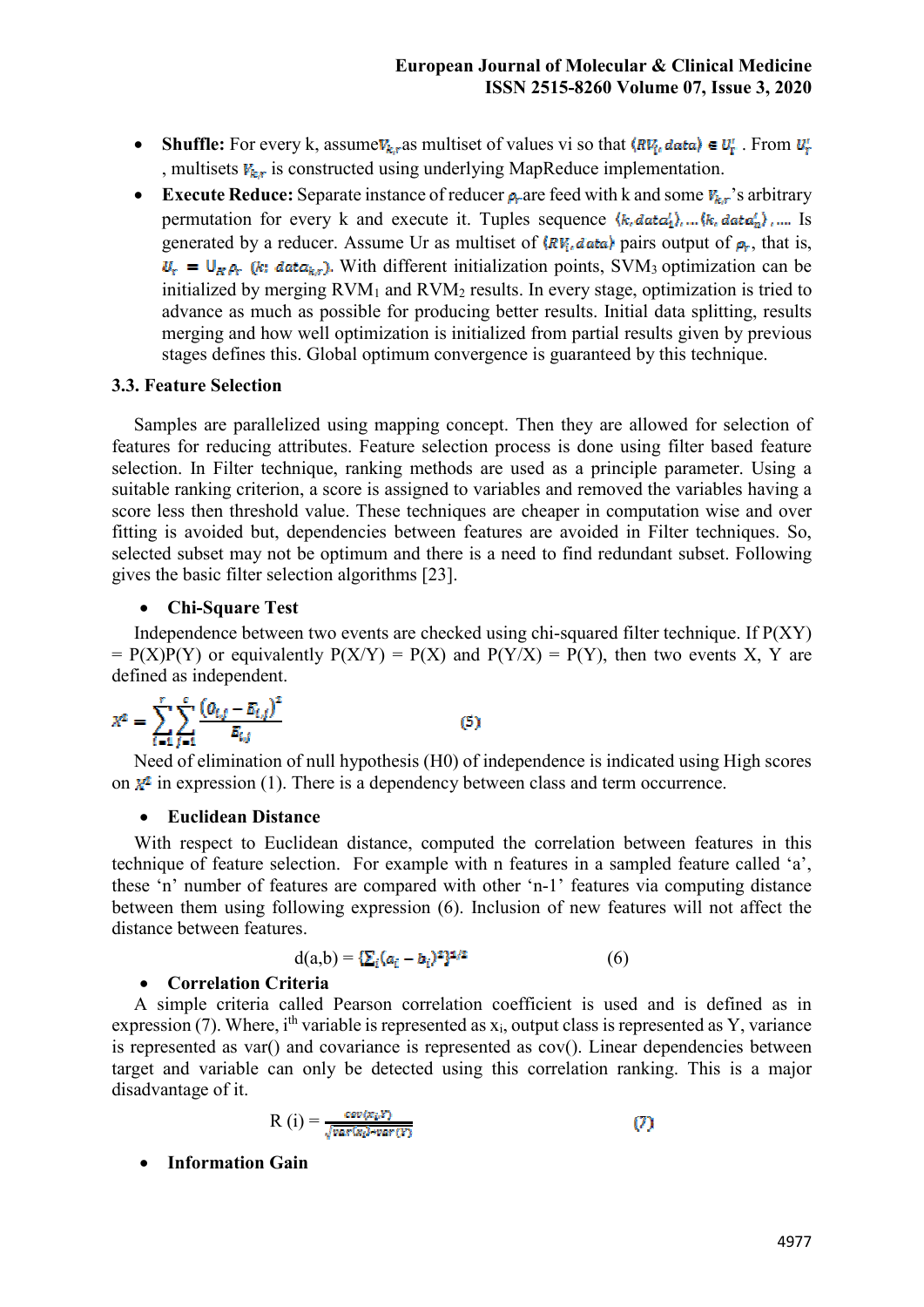Importance of specified feature vector attributes are indicated using information gain. Terms with the highest information gain scores are selected by IG feature selection techniques. About class prediction, information amount is measured using information gain, if there exist only feature presence information and its class distribution. Expected minimization in entropyuncertainty associated with a random feature- is measured as,

Entropy = 
$$
\sum_{i=1}^{n} -p_i \log_2 p_i
$$
 (8)

Where, classes count is represented as 'n' and S's probability belonging to class 'i' is represented as Pi. The A and S's gain is computed as,

Gain (A) = Entropy(S)-
$$
\sum_{k=1}^{m} \frac{S_k}{s}
$$
 \* Entropy(S<sub>k</sub>) (9)

Where, subset of S is given by Sk.

## • Mutual Information (MI)

Dependency measure between two variables is used in an information theoretic ranking criterion. Shannon's definition of entropy is specified first for describing MI.

$$
H(X) = -\sum_{i} P(y) \log P(y)
$$
 (10)

In output Y, uncertainty which is information content is represented using above expression. If a variable  $X$  is observed by it, then conditional entropy is expressed as,

$$
H(Y/X) = -\mathcal{E}_t \mathcal{E}_y P(x, y) \log P\left(\frac{y}{y}\right) \tag{11}
$$

In output Y, uncertainty can be reduced by observing a variable X as indicated in above expression. In uncertainty, decrease is expressed as,

$$
I(Y, X) = H(Y) - H(Y|X)
$$
 (12)

Between Y and X, MI is specified using this and if X and Y are independent, then MI is zero and if they are dependent, it will be higher than zero. It indicates that, information about one variable can be provided using another variable, which proves dependency. For discrete variables, given the above defined definitions and for continuous variable, the same can be obtained using replacement of summation by integration.

## **Correlation Based Feature Selection (CFS)**

A heuristic is used for selecting attributes in Correlation-based Feature Selection algorithm. Individual features usefulness are measured using this to predict class label along with intercorrelation level between them. It avoids highly irrelevant an correlated features. Expression used for filtering out redundant, irrelevant features which produces poor class prediction is given by,

$$
F_{s} = \frac{N + r_{n}}{N + N(N - 1)r_{n}}
$$
(13)

# **Fast Correlation Based Feature Selection**

A class of multivariate feature selection technique is FCBF (Fast Correlation Based Filter) [24]. With entire features set, it is initialized and feature dependences are computed using a symmetrical uncertainty and with sequential search strategy, backward selection approach is used for finding finest subset. There are two stages in FCBF algorithm: Relevance analysis is done in first stage, where, based on relevance score, input variables are ordered. It calculated as symmetric uncertainty based on required output.

Irrelevant variables having ranking score less than predefined threshold are discarded using this stage. From relevant set derived from first stage, predominant features are selected using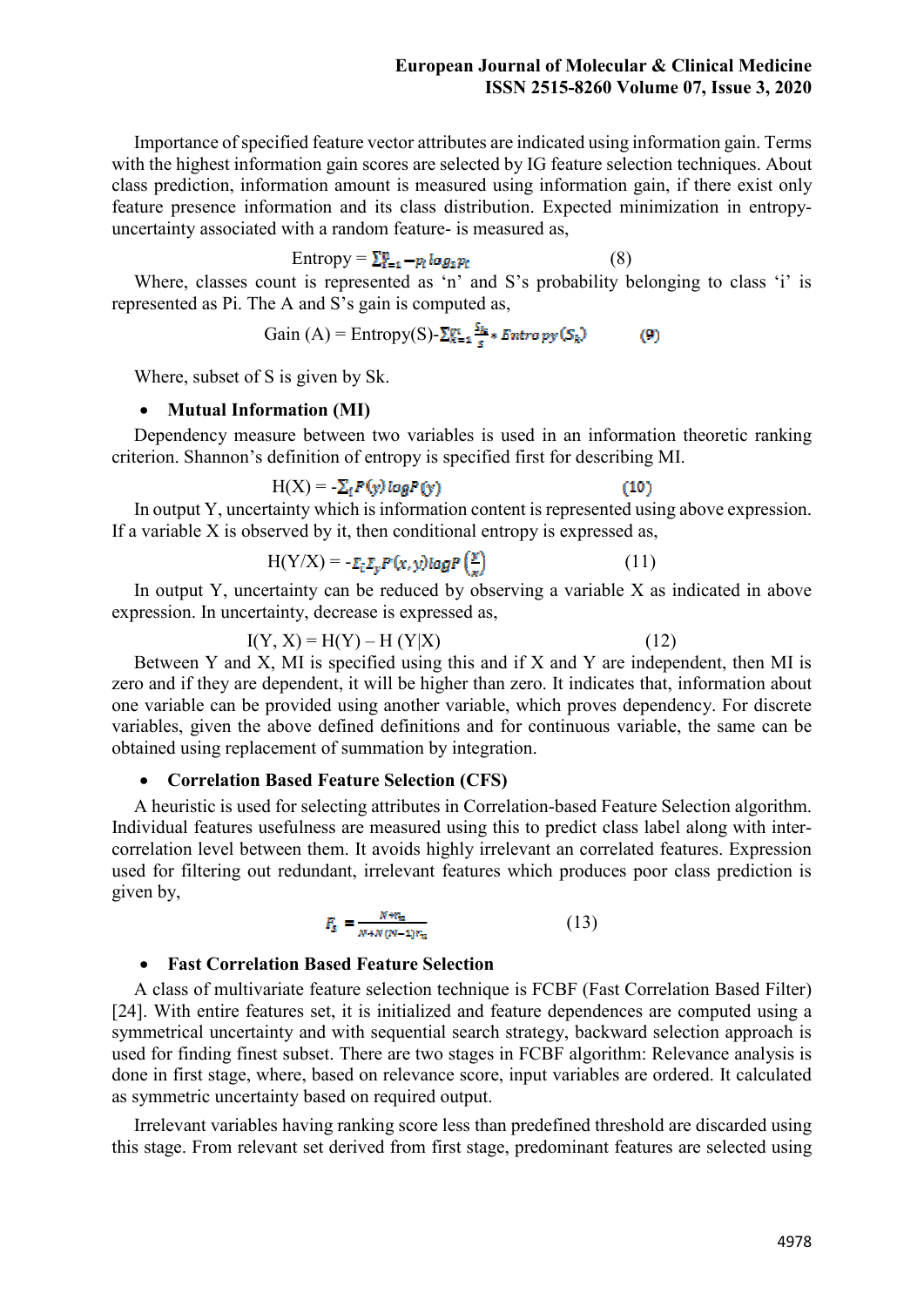redundancy analysis in second stage. In an iterative manner, this selection process is done, which removes those variables for forming approximate Markov blanket.

A normalized information theoretic measure is Symmetrical Uncertainty (SU), where feature dependencies are computed using entropy and conditional entropy.

Total independency between two features are indicated using a value 0 and dependency is indicated using value 1in Symmetrical Uncertainty. Using one feature value, another one can be predicted totally.

#### **3.4. Outlier Selection by Fuzzy C-Means Clustering (FCM)**

Computation of outliers as fuzzy c-means clustering's side-product is focused in this work. There are two stages in this proposed strategy. Purely fuzzy c-means process is done is first stage and exceptional objects are identified in second stage based on novel metric according to membership values entropy [25]. From hard c-means clustering, is separated form a fuzzy cmeans clustering technique, where hard partitioning is employed in hard c-means.

Fuzzy partitioning is employed in FCM so that a data point of a every patter does not belongs to some cluster definitely. But is a member of all clusters with a membership value between 0 and 1. FCM is an iterative algorithm. Computation of cluster centres for minimization of dissimilarity function is focused in FCM. For accommodating fuzzy partitioning introduction, based on expression (14), randomly initialized the membership matrix (U).

$$
\sum_{i=1}^{c} u_{ij} = 1, \forall j = 1, \dots \dots, n
$$
\n(14)

The dissimilarity function utilized in FCM is expressed as,

$$
J(U, c_1, c_2, \dots, c_c) = \sum_{i=1}^c J_i = \sum_{i=1}^c \sum_{j=1}^n u_{ij}^m d_{ij}^2
$$
 (15)

Where,  $u_{ii}$  is lies between 0 and 1; cluster i's centroid is represented as  $c_i$ , between i<sup>th</sup> centroid(c<sub>i</sub>) and j<sup>th</sup> data point, Euclidian distance is given by  $d_{ii}$ , weighting exponent is represented as  $m \in [1, \infty]$ . Two conditions needs to satisfied for reaching a minimized dissimilarity function. They are expressed in expression (16) and (17).

$$
c_{1} = \frac{\sum_{j=1}^{n} w_{ij}^{m} \kappa_{j}}{\sum_{j=1}^{n} w_{ij}^{m}}
$$
(16)  

$$
u_{ij} = \frac{1}{\sum_{k=1}^{n} \left(\frac{d_{ij}}{d_{kj}}\right)^{2/(m-1)}}
$$
(17)

Following steps are determined in this algorithm

**Step 1.** Randomly initialize the membership matrix (U) that has constraints in Equation  $(14)$ .

**Step 2.** Calculate centroids(ci) by using Equation (16)

**Step 3.** Compute dissimilarity between centroids and data points using equation (15). Stop if its improvement over previous iteration is less than threshold.

 **Step 4.** Move to step 2. Within a dataset, cluster centres are moved to "right" location by FCM iteratively via cluster centres iterative update and membership grades for every data point.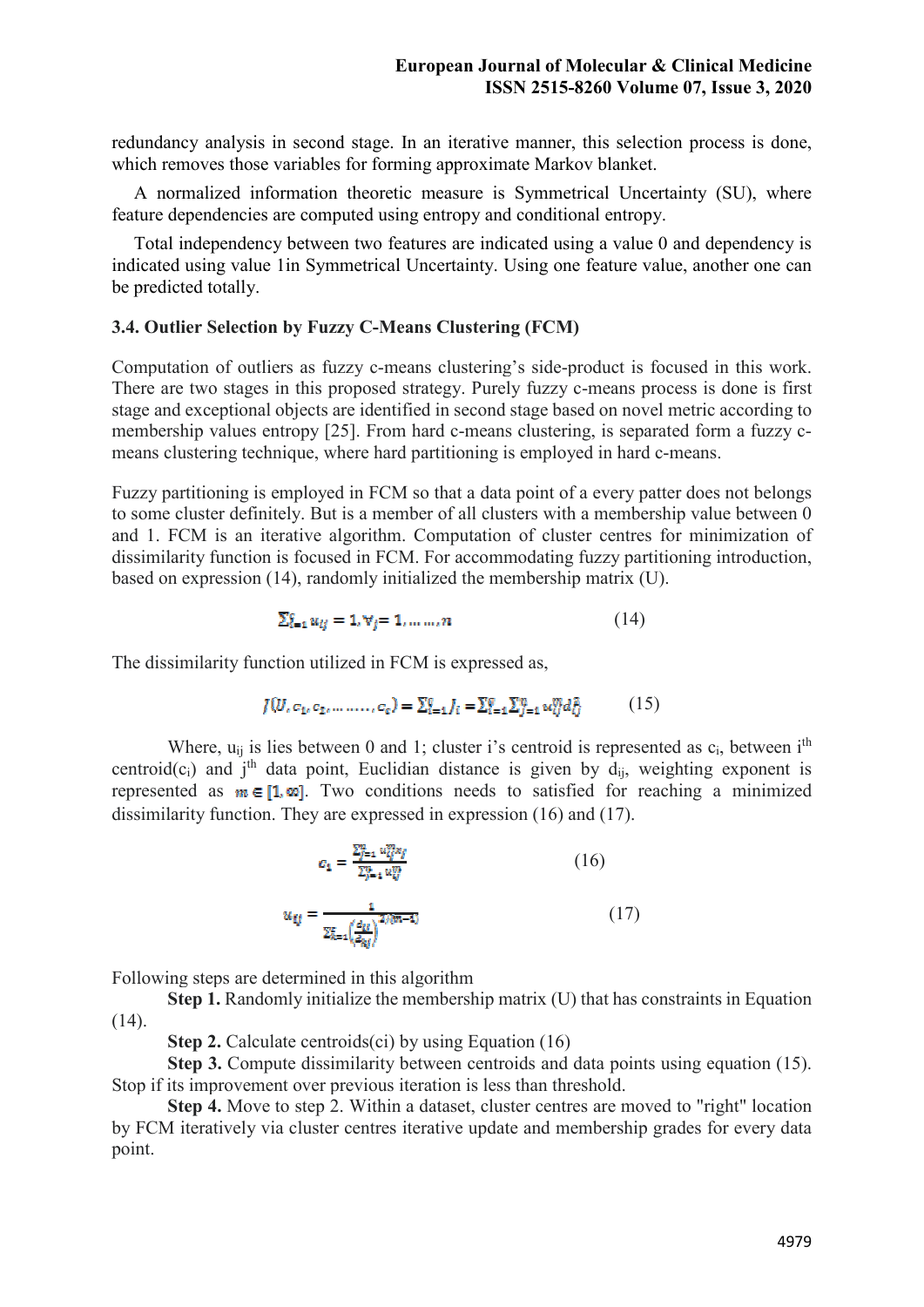Major objective of this proposed fuzzy c-means based outlier detection(FCM-OD) algorithm is producing outliers via FCM output post-processing. There are two consecutive stages. In first stage, until convergence fuzzy c-means is performed purely and in second stage, for every vector, outlier factor is assigned. Outlier factor based on its membership grades of every clusters.

By intuition, there will be equal outlier's membership grades as it does not belongs to some specified cluster definitely. In can also be stated as, membership variable's uncertainty of this vector is very high. From information theory viewpoint, entropy is an information measure and random variable uncertainty. In general, random variable is *X*, set values that are taken by *X* is represented as  $S(X)$  and X's probability function is represented as  $p(x)$ , entropy E (X) is defined as,

$$
E(X) = -\sum_{x \in S(X)} p(x) \log (p(x)) \tag{18}
$$

Hence vector  $x_i$ 's outlier function is defined as follows,

 $OF(x_i) = \sum_{k=1}^{g} |-u_{ii}logu_{ii})/logc$  (19)

Where, cluster count are represented as c,  $\mathbf{x}_i$ 's membership grade to i<sup>th</sup> cluster is represented as  $u_{ii}$ . As shown in expression (19), large values will make vector as outlier. In addition, normalization of outlier factors to scale [0,1] is done, because maximum value so called log c is attained by  $(\sum_{k=1}^g |-u_{ij} \log u_{ij})$ , if all  $u_{ij}$  are same like 1/c through a classical theorem.

From implementation viewpoint,  $\left[\sum_{k=1}^{g} \right] - u_{ij} \log u_{ij}$  needs to be computed for computing vector's outlier factor because for a specified running process, there is a constant value of log c. That is concerned with membership variable entropy computation.

 Algorithm 1 shows FCM-OD algorithm according to above concepts. The FCM algorithm's computational complexity is given by *O* (*tcnd*) operations, where, iterations count is given by t, clusters count is given by c, features count is given by d and objects count is given by n. A *O* (*nlogn*) operations are needed to sort *n* outlier factors using quick sort. So, FCM-OD algorithm is fast, as its complexity is *O* (*tcnd+ nlogn*).

# **Algorithm 1. FCM-OD**

| <b>Input:</b> Features<br>Steps: | <b>Output</b> : Top p outliers                                       |
|----------------------------------|----------------------------------------------------------------------|
|                                  | 1. Run FCM on D until converge to get the membership<br>matrix:      |
|                                  | 2. For each vector $\mathbf{x}_i$ in D do;                           |
|                                  | 3. Compute the outlier factor $x_i$ ;                                |
|                                  | 4. End for:<br>5. Sort the outlier factors and return top p outliers |

# **3.5. Virtual pair selection by ACO**

**ANT Colony Optimization**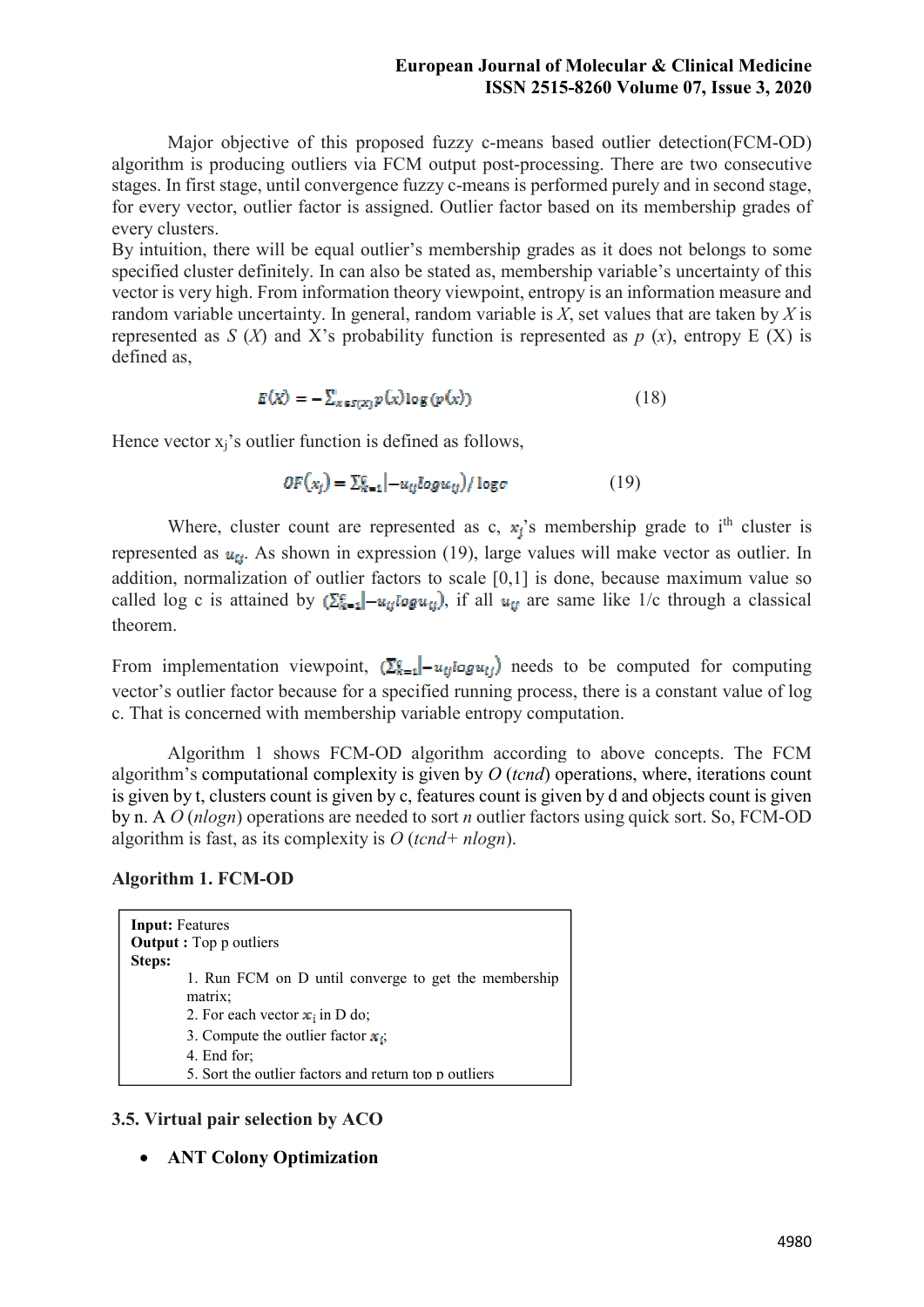Ant colony optimization algorithm is used for selecting virtual pair automatically for solution optimization. Lot of attention have been attracted by techniques based on Ant Colony Optimization (ACO). Previous iteration knowledge are applied in these techniques for producing better solutions.

A type of a metaheuristic is ant colony optimization, where for a difficult discrete optimization problems, optimum solutions are computed using a cooperation between colony of artificial ants. For a specified combinatorial optimization problem (COP), adequate model is defined in ACO's application to its solution. The COP model  $(S, \bar{O}, f)$  can be formulated as a problem having search space of S, constraints set  $\sigma$  and objective function f, which is used for minimizing computation cost in computing optimum solution from a set of possible solution.

Parameters are set in ant colony optimization metaheuristic. Pheromone trails are initialized for constructing Ant Solutions Apply Local Search [optional] Update Pheromones. Metaheuristic iterates over three phases, if termination condition is not satisfied after initialization. Ants construct number of solutions in every iteration. Then using a local search, these solutions are improved and this is not a mandate step. At last updated the pheromones.

#### **ACO Algorithm**

A solution for a specified problem can be computed using single real or an artificial ant. But, good solution can be computed using cooperation among different individuals using stimergy as computed in real ants world. While walking along problem space, pheromone are deposited by ants as stated already. In artificial ants which lives in virtual world, modification of numeric values which are the pheromone having association with every problem state are done.

Implemented a mechanism as like in physical pheromone evaporation in real ant colonies. This makes the artificial ants to focus on novel promising directions for search and allows ants to forget about its past history. Agents early convergence as a sub-optimum paths are avoided using this. There are major differences between artificial and real ants. They are,

1) In a real world which is characterized using environment where most times are stochastic and probabilistic, natural ants lives and in a discrete world, artificial ants lives. Through a finite set of problem state, they used to move sequentially.

2) Major difference lies in update of pheromone evaporation and deposition. On the ground, all ants deposits pheromone as they walk along paths in a real world problem space. Pheromone value update is not done by all ants in every case in a computational problem space (graph). After constructing a solution, update is done.

3) For achieving system efficiency, additional mechanism are used in some artificial ants implementation and this won't be available in real ants like backtracking [26].

Following are the major (ACO) algorithms steps [27]:

1. Initialization of Pheromone trail.

2. Pheromone trail based solution construction: Based on probabilistic model, an entire solution is constructed for a problem by every ant.

3. Evaluation of solution: According to problem specific fitness function, solution's quality are evaluated.

4. Update of pheromone trail: In two phases, this is applied. They are evaporation and reinforcement. A quantity of pheromone is deposited by every ant based on its solution's fitness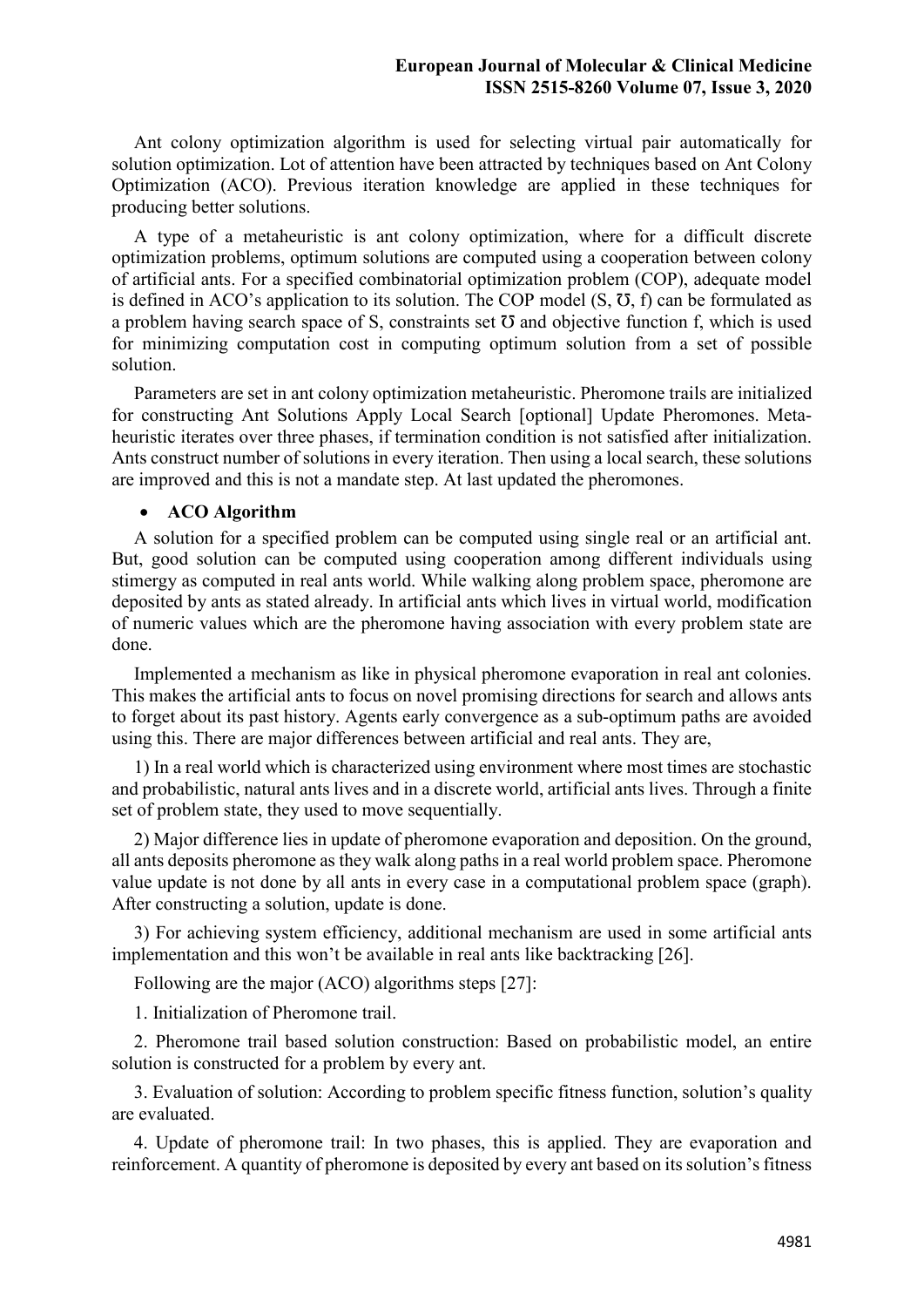in reinforcement phase. For avoiding stagnation, fraction of pheromone are evaporated in evaporation phase.

Following aspects are specified in ant system design,

- An environment for representing problem domain as a graph is specified as mentioned in figure 1. For the problem, it is suitable for ants for constructing and navigating a solution using this.
- A heuristic evaluation function  $(\eta)$  based problem is specified, which specifies a quality factor of various solution construction steps.
- A pheromone updating  $(\tau)$  rule, which considers trails evaporation and reinforcement.
- Heuristic function (η) and pheromone trail (τ) strength based probabilistic transition rule that is used for iteratively construct a solution. Constructed solution is evaluated using a fitness function.

#### *Rank-Based Ant System*

A variant of the ACO algorithm called the AS<sub>elitist</sub> [21](Ant System with elitist strategy) achieved improved results compared to the ones achieved by the AS. In elitist strategy, more emphasis is given to the best solutions constructed to guide successive solution constructions. The fittest (best) solutions are preserved is the hallmark of the elitist strategy, this gives rise the problem of placing more importance on local search aspects over the global search aspects; a massive disadvantage. The Rank-Based  $(AS_{Rank})$  technique therefore exploits  $AS_{elitist}$ strategy's success over the conventional AS algorithm to further improve computational performance. After solutions have been constructed by each ant, based on length of ants completed tours, they are sorted. Trail update is now done using rank  $(\mu)$  of every ant; thereafter only a number of elitist ants are considered.

The AS<sub>Rank</sub> algorithm's pheromone update is given by:

$$
T(x,y) \leftarrow (1-\rho) \cdot \tau(x,y) + \sum_{\mu=1}^{\infty} \Delta \tau^{\mu}(x,y) + \Delta \tau^{\text{best}}(x,y)
$$
\n
$$
\Delta \tau^{\mu}(x,y) \leftarrow (\sigma - \mu) Q / L\mu
$$
\n
$$
\Delta \tau^{\text{best}}(x,y) \leftarrow \sigma(Q / L_{\text{best}})
$$
\n(21)\n(22)

Where

σ represents elitist ants count

μ represents ranking index

On edge (i, j), trail level increase used by  $\mu$ -th best ant in its tour is represented as  $\Delta \mu^{\tau}(x, y)$ . If edge  $(x,y)$  is not passed by  $\mu$ -th best ant, then its trail level increase will be zero.

On edge (i, j), pheromone quantity laid by elite ants in its tour is represented as  $\Delta \tau^{best}(x, y)$ . If edge  $(x,y)$  is not a part of computed best solution, then its value evaluated to zero.

 $L_{\mu}$  represents tour length completed by  $\mu$ -th best ant

Lbest represents tour length completed by "best" ant.

A cost effective technique is local search, which is used in problems of optimization. After extracting iteration's best rule, performed a local search on it. In rule premises every attribute is removed for producing highly general accurate rule and its quality is tested for evaluation.

If quality of original rule is less than new rule, new rule is considered instead on original one and until modified rule producing less quantity than original rule, attributes are removed from it.

B Rule=Iteration Best Generated Rule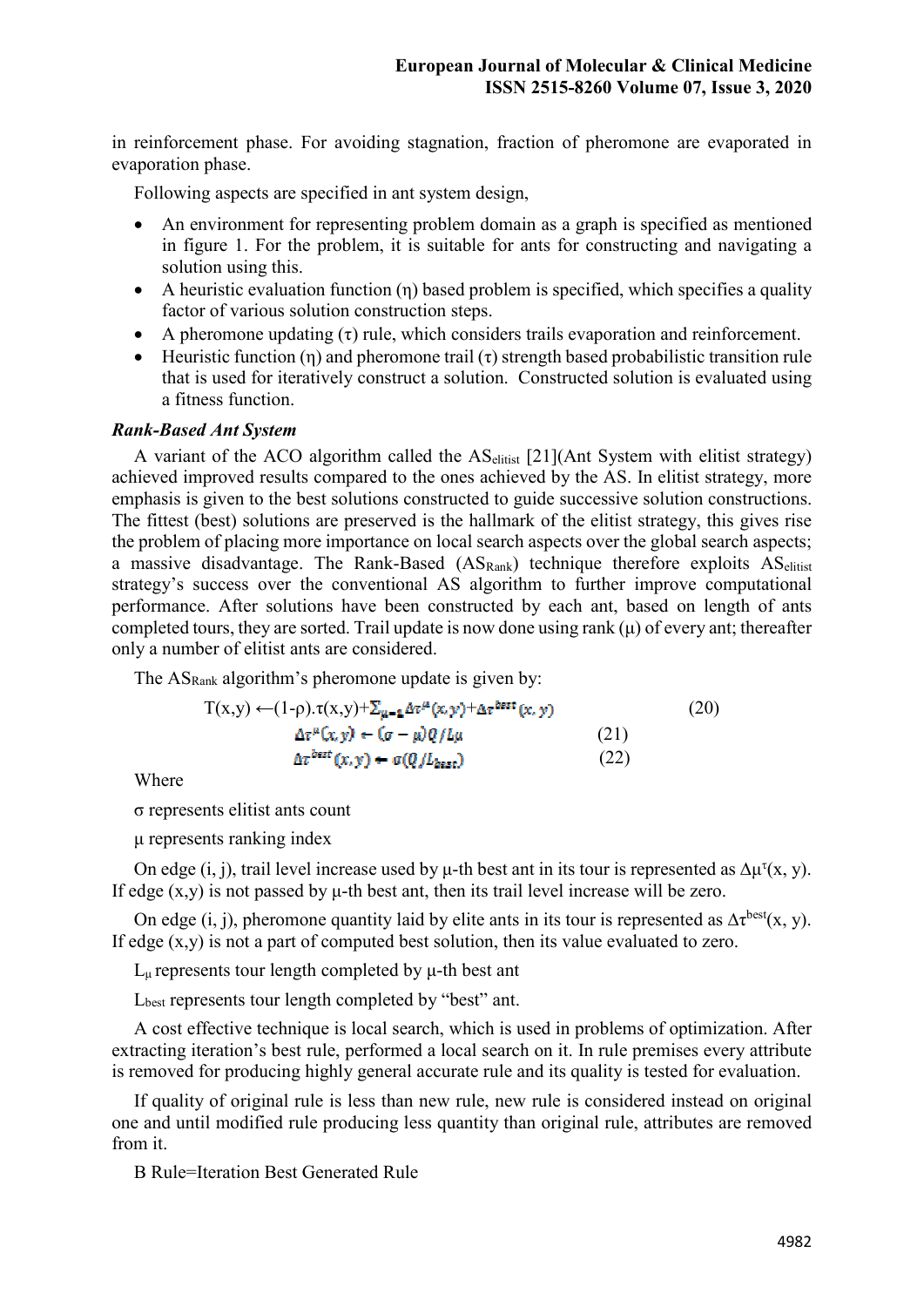For each Attribute Att in Brule N Rule=B Rule. Remove (Att) IF N Rule. Quality>=B Rule. Quality B Rule=N Rule End IF End For each

 A clear specification of algorithm's convergence to a solution. Let see the comparison result on various classifiers in terms of accuracy, recall and precision in detailed manner from the following section.

# **3.6. Classification by Stacking Ensemble Learning (SEL)**

 Classifiers parallel combination produces stacking, where parallel execution of all the classifiers are done and at meta level, learning is performed. For a specified problem, which algorithm or model produces better performance at Meta level are computed [28]. Valuable information given by other classifiers are not considered, if best classifier is selected from base level classifier.

On a single dataset, multiple classifiers generated using various learning algorithms L1…Ln are combined using a process called stacking. In initial stage, generated a set of base level classifiers C1, C2…Cn. By combining base level classifier, developed a meta level classifier in second phase.

# **Mathematical insight into stacking ensemble**

 With independent base model errors and with ensemble having M base models of an error rate  $e < \frac{1}{2}$ , probability that ensemble makes an error is probability that more than M/2 base models misclassifying example. Basic idea of stacking is that, if input–output pair (x, y) is left out in hi's training set, after completing hi's training, model's error can be computed using output y.

If  $(x,y)$  is not included in hi's training set, then hi(x) will deviate from desired output y. So, for estimating this discrepancy, novel classifier can be trained and specified as  $y - hi(x)$ . Error madein first classifier are learned using training of second classifier in addition. An enhanced final classification decision are computed by including this estimated errors to firsy classifier's output.

# **Enhanced Adaptive Neuro Fuzzy Inference System (EANFIS)**

 A new class of Adaptive Neuro-fuzzy System [29] is introduced in this work, which is represented as IANFIS - Improved Adaptive Neuro-fuszzy Inference System. ANFIS training error are inserted in this system's third layer for realizing this structure. ANFIS robustness and convergence capability are enhanced using training error recurrence.

Non-linear functions are identified by applying this proposed EANFIS system and comparison of results are made between proposed system and usual ANFIS system for validating proposed adaptive neurofuzzy system's effectiveness.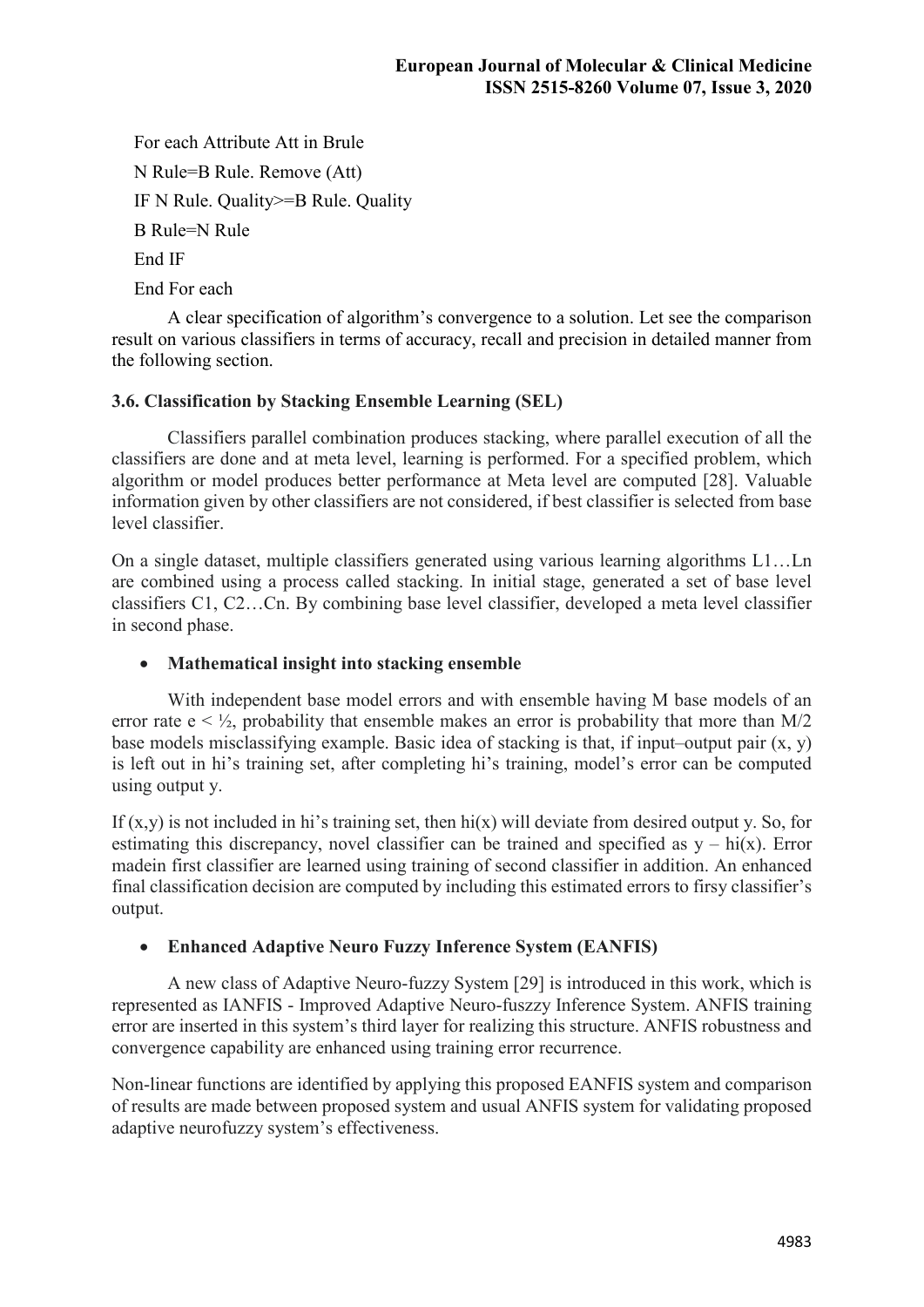Layers of ANFIS and EANFIS are similar. The major difference is that the inclusion of training error ey in third layer. First order Sugeno system's fuzzy system parameters are optimized using a hybrid learning rule by ANFIS. For a two-input first-order Sugeno fuzzy model, proposed IANFIS system architecture has two rules.

In every respective layer, nodes output is represented as  $O_i$ , where, layer l's i<sup>th</sup> node is represented as i. A two inputs first-order Sugeno system's layer by layer description is given below. Input variables are fuzzified using first layer. Membership grades are generated using this.

$$
Q_i^1 = g(x) \tag{23}
$$

Where, neuro-fuzzy system's membership function is represented as g, trapezoidal function is selected in this work. Firing strengths are generated using second layer.

$$
O_i^2 = w_i = \pi_{i-1}^m g(x) \tag{24}
$$

Firing strengths are normalized using third layer.

$$
O_i^3 = \overline{w_i}' = e_y + \frac{w_i}{w_1 + w_2} \tag{25}
$$

In ANFIS architecture, modification is done in this layer. Sum of normalized weight  $w_i$ including training error  $\epsilon_{\nu}$  is assumed as a new normalized weight,  $\overline{w_{i}}$ . Difference between desired output  $y_d$  and EANFIS overall output y defines training error.

$$
e_y = y - y_d \tag{26}
$$

According to consequent parameters, rule outputs are computed in layer 4.

$$
O_i^4 = y_1 = \overline{w_i}' \cdot f_i = \overline{w_i}' (p_i \cdot x + q_i \cdot y + r_i)
$$
 (27)

All the inputs from layer 4 are added in layer 5. This is a EANFIS system's overall output.

$$
y = O_i^5 = \sum_i y_i = \sum_i \overline{w_i}' \cdot f_i = \sum_i \overline{w_i}' (p_i x + q_i \cdot y + r_i)
$$
 (28)

$$
= \sum_{i} (e_{y} + \overline{w_{i}}')(p_{i}x + q_{i}y + r_{i})
$$
\n(29)

## **Error optimization using Gaussian Divergence function**

 As in usual ANFIS, there are two steps in learning procedure. In first step, propagation of input pattern are done and using iterative least mean square procedure, estimated the optimum consequent parameters. In second step, propagation of patterns are done again and local parameters are modified using back-propagation. Until satisfying error criterion, this procedure is iterated. Under fixed local parameters, identified consequent parameters are optimum. The last layer's structure is given by,

$$
Y = X * W \tag{30}
$$

 Where, predictors vector is represented as X and regression parameter vector is represented as W, which needs to be computed.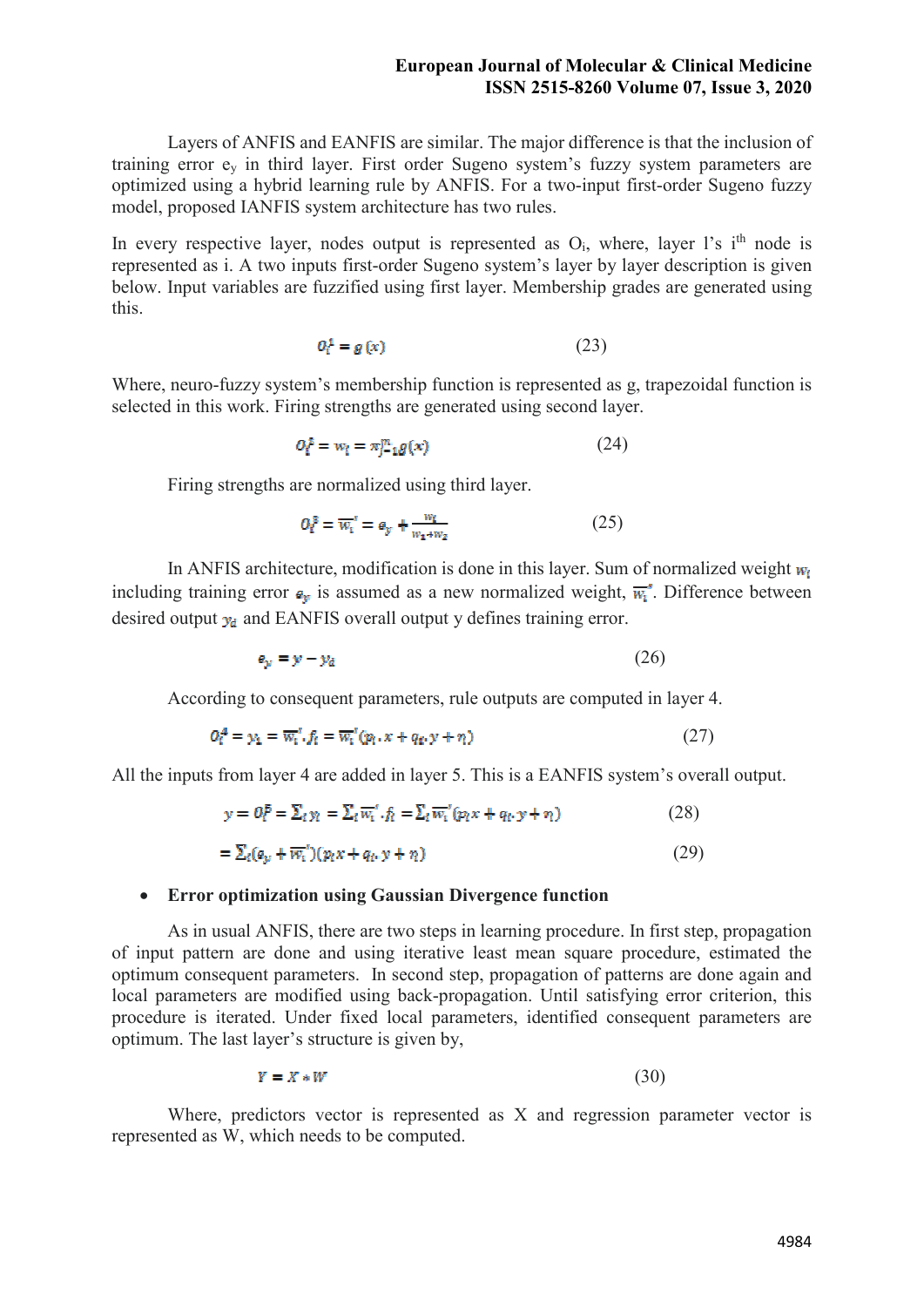Output error  $\epsilon_{\nu}$ 's gradient sum is used in EANFIS system for making EANFIS system's local parameters correction ( values having every membership functions  $A_1$ ,  $A_2$ ,  $B_1$ ,  $B_2$ ). Gaussian Divergence function technique is used for updating local parameters and backpropagating the error signal. As in ANFIS system, it has expression for first membership function's first local parameter's modification.

$$
a_i(t+1) = a_i(t) - \frac{h}{p} \cdot \frac{\partial e_y}{a_i} \tag{31}
$$

Where, for local parameter  $a_i$ , h is a learning rate. Partial derivatives are computed using following rule, which are used to update membership function parameters.

$$
\frac{\partial E}{\partial a_i} = \frac{\partial E}{\partial y} \cdot \frac{\partial y}{\partial y_i} \cdot \frac{\partial y_i}{\partial w_i} \cdot \frac{\partial w_i}{\partial a_i} \cdot \frac{\partial g}{\partial a_i}
$$
 (32)

#### **Modified Convolutional Neural Network (MCNN)**

 A fully connected layer, pooled layer and convolution layers are there in CNNs. In CNN, key part is convolutional layer [30]. From input feature or image maps, features are extracted using this layer function. There will be multiple convolution kernels in every convolutional layer, multiple feature maps are computed using this. In the following manner, convolution layer is computed.

$$
x_j^i = f(\sum_{i \in M_j} x_i^{i-1} * k_{ij}^i + b_j^i)
$$
 (33)

Where, previous layer output's characteristic map is represented as  $\mathbf{x}_i^{t-1}$ , jth convolution layer's ith channel output is represented as  $x_j^l$  and activation function is represented as f(.). Input feature maps subset is represented as  $M_j$  and it is used for computing  $u_j^i$ , convolution kernel is represented as  $k_{ij}^l$  and respective offset is represented as  $b_i^l$ .

 Between two convolutional layers, pooling layer is sandwiched in general. Feature map dimension minimization is a major function of this layer and to some extent, features scale invariance are maintained. There are two major pooling techniques, namely, max pooling and mean pooling. Convolution and pooling process are similar, where sliding window is involved in pooling process with simple computation and a filter is used in convolution process.

In an area, average value is used as pooled area value in mean pooling. Data background is preserved well using this technique. Data's maximum value is assumed as an area's pooled value in max pooling and data texture's are preserved well using this. Multiple data computed after passing data through different pooling and convolution layers are integrated using fully connected layer function for computing high-layer semantic features to use in classification.

 Local feature filtering and parameter sharing are used for characterizing CNNs. Fullyconnected parameter matrices are not used. Along the frequency bands, locality are captured using local filters. For normalizing spectral variations, a max pooling layer is added on top of convolution layer. This makes CNN hidden activations are invariant to various data types and produces better representations of features.

 The CNN architecture which is having slight difference from existing proposals are shown in Figure 2. Along frequency, filters are considered in this convolution layer. Modelling of time variability is assumed. Acoustic feature like log filter bank's N neighbouring frames are given as an input to CNNs, where every frame  $v_i$  is a 1D feature map.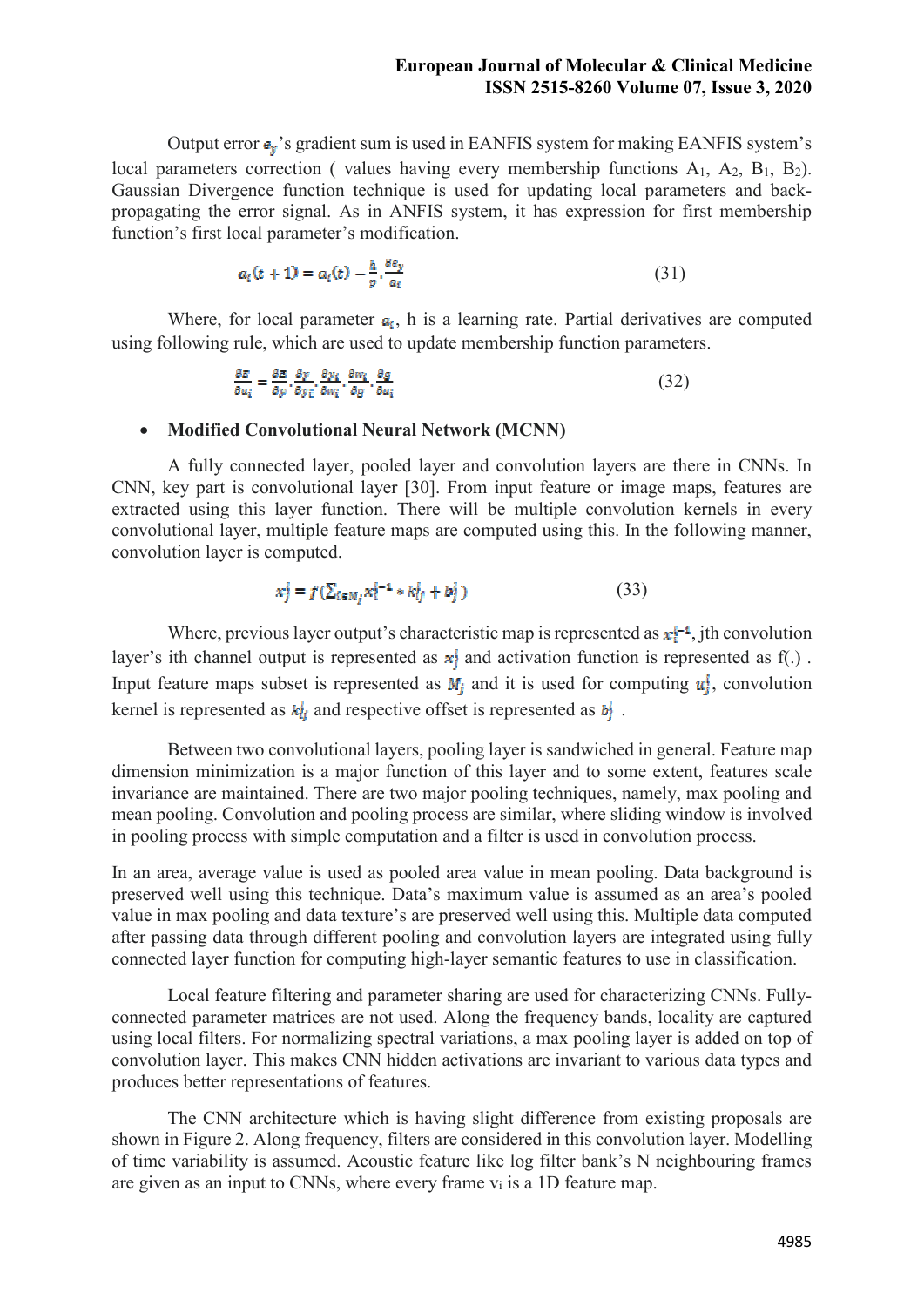From this layer, hidden outputs has J vectors ( $[h1, h2, h3$  ...)). Output feature map  $h_i$  and input feature map  $v_i$  are connected using a trainable 1D filter  $r_{ii}$  and along  $v_i$ , across frequency axis, it is shared. From this convolution layer, output is computed as,

$$
h_i = \sigma(\sum_{i=1}^{N} \eta_i * \nu_i + b_i)
$$
 (34)

Where, 1D discrete convolution operator is represented as  $*$ , trainable bias attached to hj is represented as bj. Logistic sigmoid activation function  $\sigma$  is used in this work.



Figure 2. One stage of CNNs consisting of the convolution and pooling layers.

 Then, on top of convolution layer, added a max-pooling layer. In a vector-wise mode, max-pooling is performed. In general, for every vector hj, non-overlapping groups are formed by dividing its units and within every group, maximum activation is produced as an output. With k pooling size, every feature maps pj's size after pooling is  $1/k$  of its before-pooling hj's size. Convolution stage is formed by combining pooling and convolution layers.

In this model, two such stages are stacked in CNN, where output of lower pooling layer is propagated to higher convolution layer. Over these two stages, added the softmax layer and multiple fully-connected DNN layers. Invariant features are extracted by training pooling and convolution layers in this structure as from feature learning perspective, where, these highlevel features are used by fully-connected layers.

# **Scarce population based Feature Extraction for MCNN**

 Traditional CNN's linear projection using Scarce population are proposed in this work as a replacement for highly complex feature extractor and it is a simple extractor. Figure 3(a) shows the maxout layer example, where, size of a group which is a units count in every group equals 3. At every hidden layer, groups are formed by partitioning units and on every group, max-pooling is imposed. From any maxout layers, generated the Scarce representations using a non-maximum masking operation as shown in Figure 3(b).

In specific, for specified input frame, within every group, all units have its own outputs. They are not pooled together as a one output. However, in this group retained only highest value in this group, where, other outputs are made to 0. In feature extraction stage, non-maximum masking is only performed.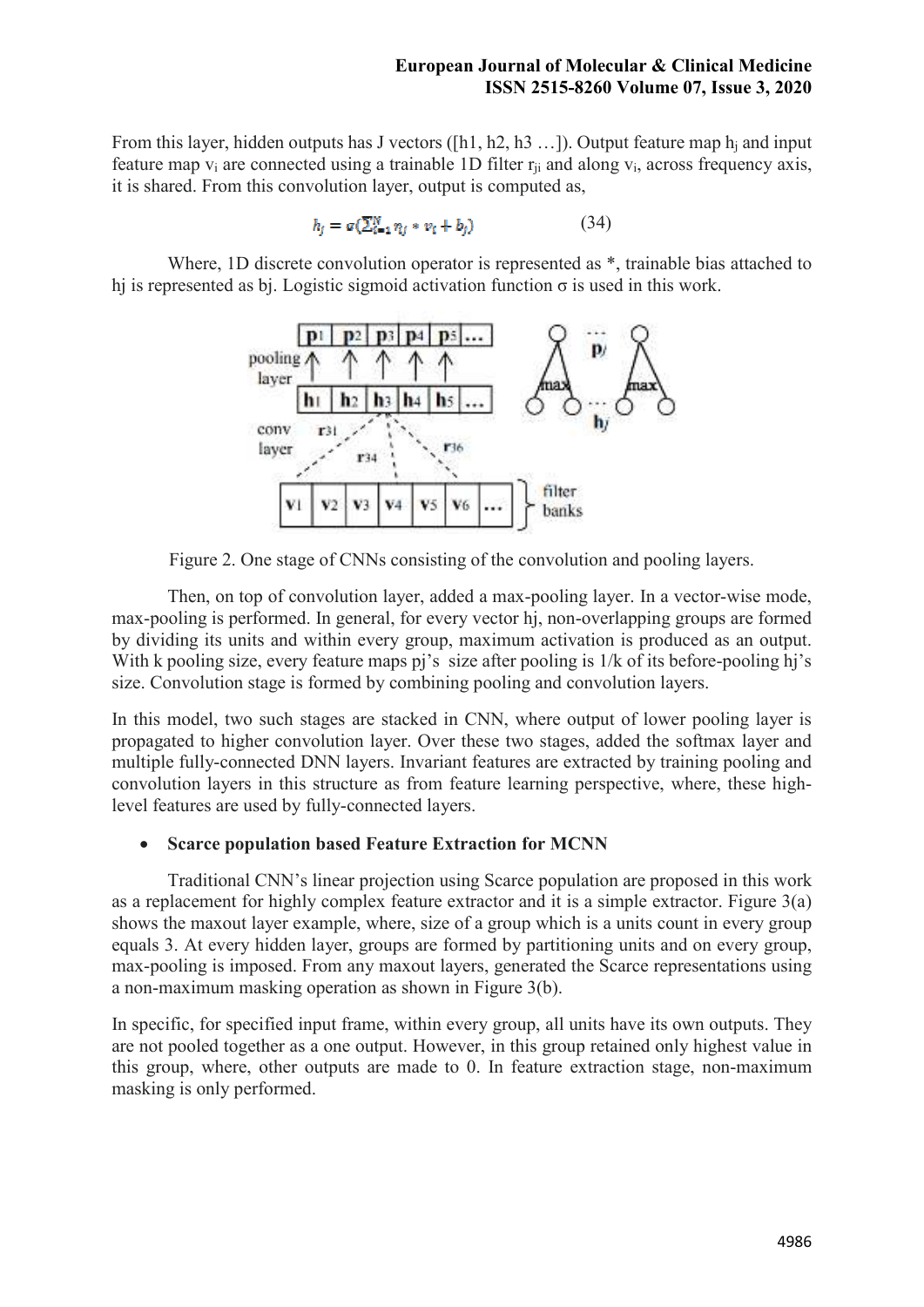

Figure 3. An example for (a) maxout layer and (b) Scarce feature generation with nonmaximum masking.

 The training stage always applies max-pooling. First, compute Scarce population of every feature type as a quantitative indicator. If feature vector fm is there in m-th frame, then Scarce population.

$$
Scar \mathbb{E} \mathbf{e}_p = \left\| \frac{f_m}{f_{m_2}} \right\| \mathbf{1} \tag{35}
$$

 Over entire target-language training set, this metric value's average is reported as an average. Using this work, Scarce population is shortened as  $\mathcal{S}c\mathbf{arce}_{p}$ . Higher features scarce can be represented using lower  $S_{\text{Gave},B}$ . So, from a proposed extractor, there will be a natural production of high- scarce features due to enforcement of 0 value to most of the hidden outputs. The major difference is that, maxout layers are used for replacing fully-connected layers in CNNs. Better classification can be achieved using this combined feature extractor as proven experimentally.

#### **3. Results and Discussion**

Diagnostic Breast Cancer (WDBC) dataset [31] is used for validating proposed framework's effectiveness. All stacking ensemble classifiers incorporate a modification in order to perform a fair comparison and all techniques are implemented using same MATLAB quadratic programming solver. On a 3.40-GHz Intel Core i7–3770 CPU having 16-GB RAM running Windows Server 2008, in MATLAB R2011a, executed these codes.

#### **Datasets**

Two different datasets are considered in this work. As mentioned above, dataset 1 is assumed as WDBC in proposed system. After removing missing values, there are 683 instances. There are nine attributes in every instance. They are, mitoses, normal nucleoli, bland chromatin, bare nuclei, single epithelial cell size, marginal adhesion, uniformity of cell shape, uniformity of cell size and clump thickness.

Every attributes are numeric and normalized to a value between 0 to 1. Prediction of tumor as a benign (1) or malignant (2) is done using classification task. Consultation from a senior medical doctor is used for computing monotonic attributes.

The 600 loan applications given by a local bank in Taiwan is assumed as a PD600 dataset. Data collection duration is 2001 to 2002. There are 17 variables in every applications, which includes, operations, credit (\$NT), use of revolving interest, number of times record checked, record of payment, monthly balance (\$NT), real income, family knows about the loan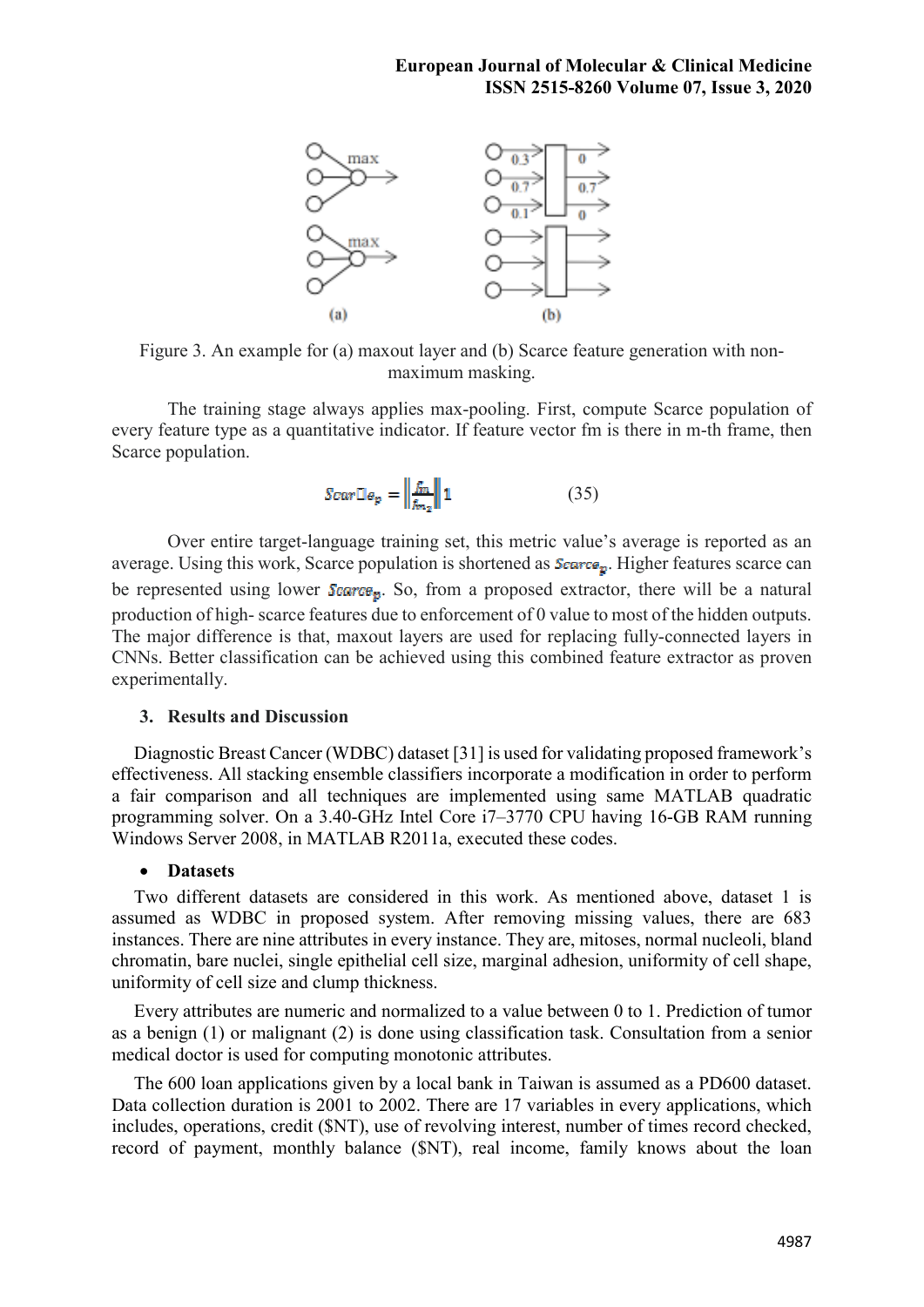application, monthly salary (\$NT), real estate, company type, education, years in the current job, work location, marital status, applicant's sex, age.

According to literature review and materials related to Joint Credit Information Center Certification, selected the following variables after interviewing bank management: tax withholding voucher, household registration certification, wage transfer accounts, borrower's bankbook and data on a personal credit application form. Identification of loan applicants who will fulfil their loan obligation (non-default: 2) and those who fail to do so (default: 1) is a major task.

# **Performance Measures**

Proposed MP-SEL algorithm and other support vector classifiers are compared in this study. With respect to F-measure, precision, recall and accuracy, their performances are examined.

Actual positives proportion that are identified correctly defined recall measures and is defined as,

$$
Recall = \frac{TP}{TP + FN}
$$
 (36)

Test instances proportion having positive predictive outcomes which are predicted correctly defines precision rate. It plays major role in measuring predictive techniques and probability that a positive test reflects the underlying condition being tested for is reflected by this. It is given by,

$$
Precision = \frac{TP}{TP + FP}
$$
 (37)

Recall-sensitivity- and precision [positive predictive value (PPV)]'s harmonic mean defines F-measure and is given by,

$$
F - measure = 2 \cdot \frac{P.R}{P + R} \tag{38}
$$

For avoiding a condition having low recall and high precision or vice versa, both recall and precision are considered in F-measure. Various algorithm's performance are compared using proposed system using this way. High intuitive measurement parameter is accuracy, where predictive ability is directly defined by this according to tested data proportion which are classified correctly and is defined as,

$$
Accuracy = \frac{TP + TN}{TP + FP + TN + FN}
$$
 (39)

Where, in data mining, commonly used values for computing technique's predictive power are FN (False Negatives), TN (True Negatives), FP (False Positives), TP (True Positives) and are defined as,

True Positives (TP) = instances count having positive outcomes that are classified correctly.

False Positives (FP) = instances count having positive outcomes that are classified wrongly.

True Negative  $(TN)$  = instances count having negative outcomes that are classified correctly.

False Negative (FN) = instances count having negative outcomes that are classified wrongly.

#### *For Dataset 1:*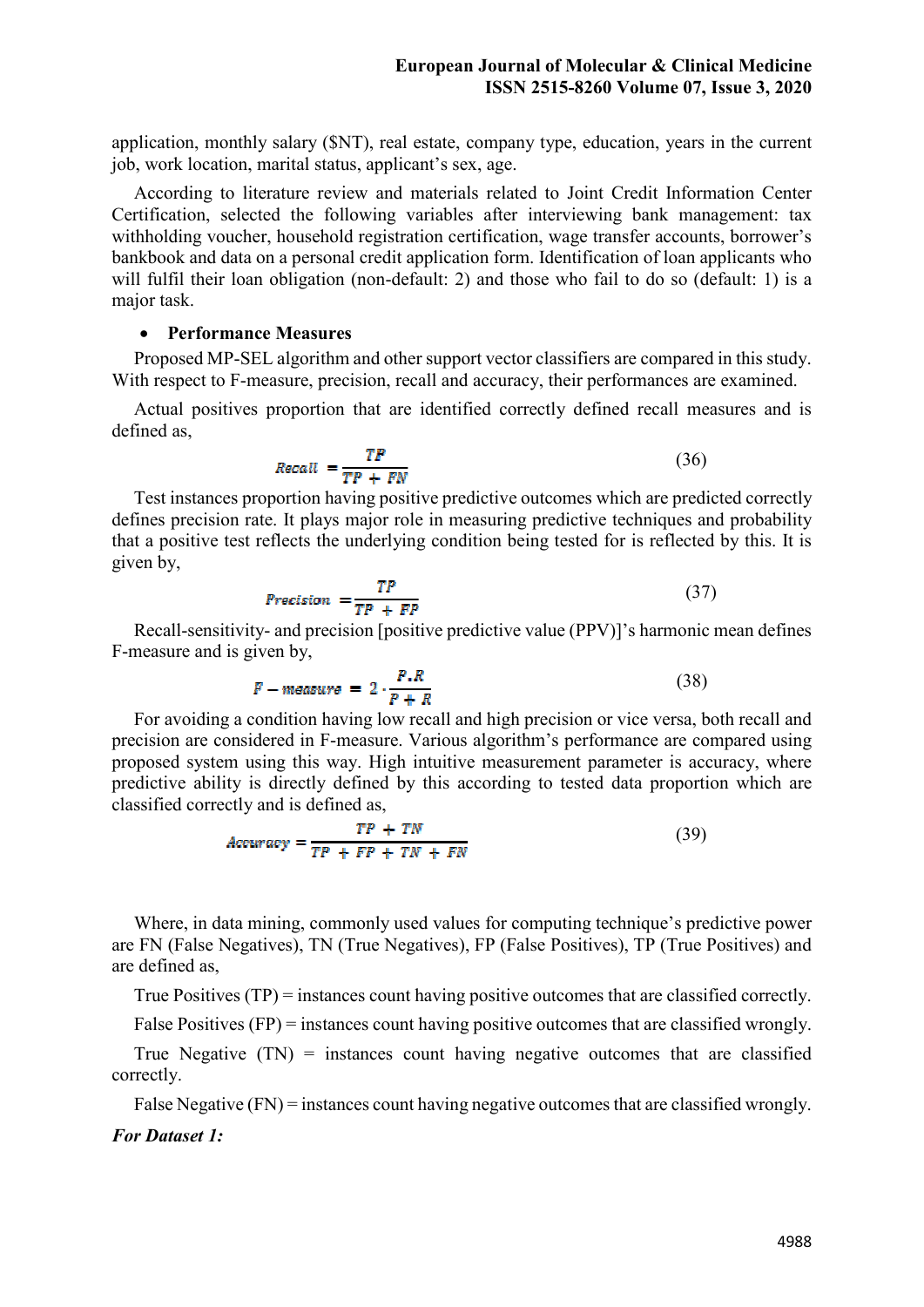| Dalaste i                           |             |                 |                  |            |  |  |  |
|-------------------------------------|-------------|-----------------|------------------|------------|--|--|--|
| <b>Techniques/Matrices   MRRMC-</b> |             | <b>HMRRMC-</b>  | <b>MR-CFRVM-</b> | MR-        |  |  |  |
|                                     | <b>FSVM</b> | <b>FSVM-ABC</b> | <b>ACO</b>       | <b>SEL</b> |  |  |  |
| Accuracy                            | 94.7        | 95.30           | 96.45            | 97.89      |  |  |  |
| Recall                              | 89.93       | 92.70           | 95.48            | 96.24      |  |  |  |
| Precision                           | 93.5        | 95.70           | 97.64            | 98.55      |  |  |  |

Table 1: Comparison of Various Techniques for Datamining Consists of 200 Samples for Dataset 1

Table 1 shows comparison of various techniques for 200 samples of dataset 1 (WDBC). The classifiers used for the comparison are MRRMC-FSVM, HMRRMC-FSVM-ABC, and MR-CFRVM-ACO. It shows that the proposed MR-SEL has higher accuracy, recall and precision as 97.89%, 96.24% and 98.55% respectively at the range of 200 samples.



Figure 4: Accuracy Comparisons on Various Classifiers

Figure 4 shows accuracy comparison on various techniques and have proven that the proposed method has high accuracy value as 94.87% under the consideration of 50 users. Similarly for other existing classifiers MRRMC-FSVM, HMRRMC-FSVM-ABC and MR-CFRVM-ACO have accuracy as 90.4%, 91.60%, and 93.60% respectively.



Figure 5: Recall Comparisons on Various Classifiers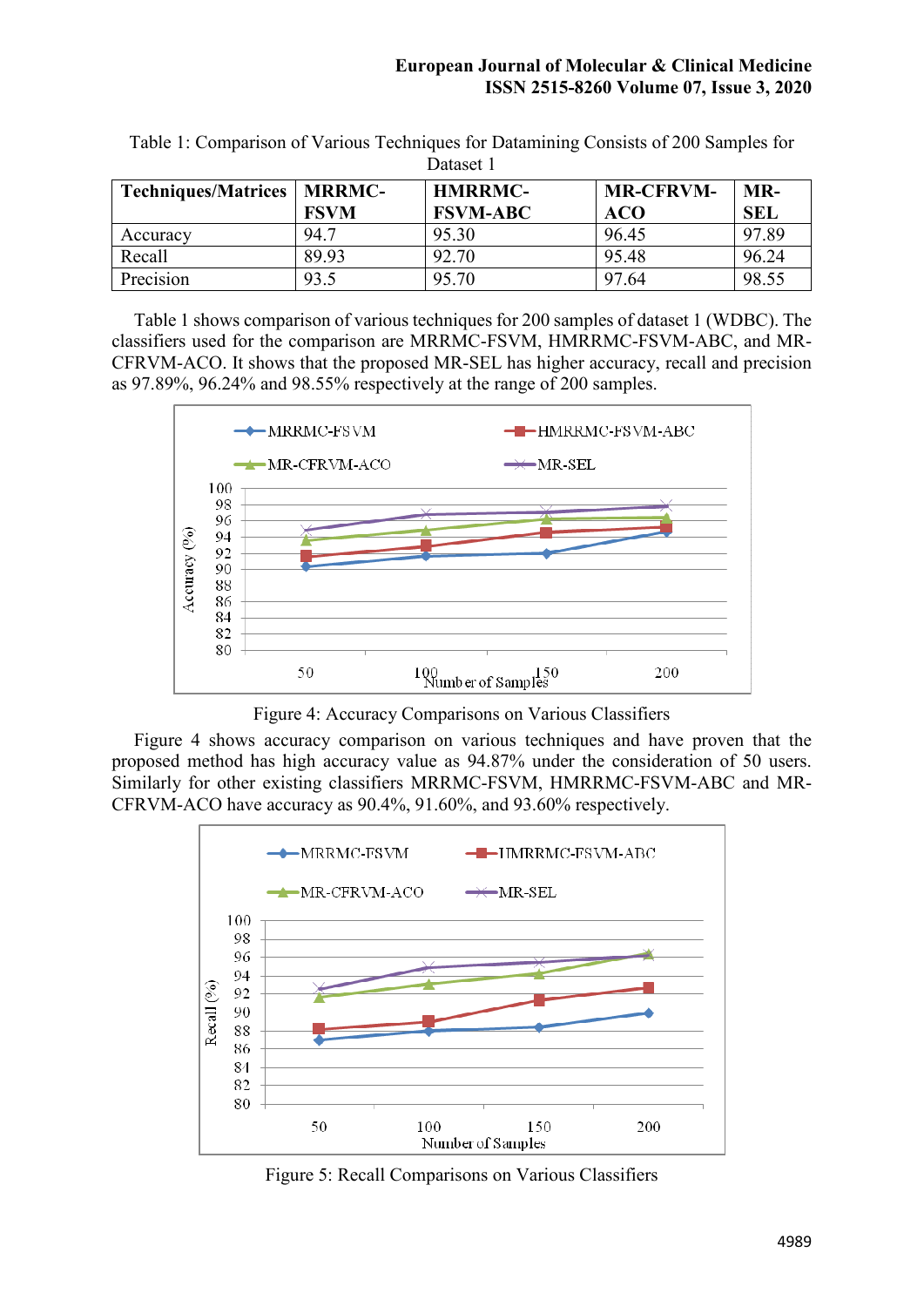Figure 5 shows recall comparison on various techniques and have proven that the proposed method has high recall value as 92.58% under the consideration of 50 users. Similarly for other existing classifiers MRRMC-FSVM, HMRRMC-FSVM-ABC and MR-CFRVM-ACO have recall as 87%, 88.20%, and 91.64% respectively.



Figure 6: Precision Comparisons on Various Classifiers

Figure 6 shows precision comparison on various techniques and have proven that the proposed method has high precision value as 94.85% under the consideration of 50 users. Similarly for other existing classifiers MRRMC-FSVM, HMRRMC-FSVM-ABC, and MR-CFRVM-ACO have precision as 91.50%, 92.90%, and 94% respectively.

# *For Dataset 2:*

Table 2: Comparison of Various Techniques for Datamining Consists of 200 Samples for Dataset 2

| <b>Techniques/Matrices</b> | <b>MRRMC-</b> | <b>HMRRMC-</b>  | <b>MR-CFRVM-</b> | MR-        |
|----------------------------|---------------|-----------------|------------------|------------|
|                            | <b>FSVM</b>   | <b>FSVM-ABC</b> | ACO              | <b>SEL</b> |
| Accuracy                   | 75.75         | 86.90           | 95.20            | 96.35      |
| Recall                     | 78.25         | 87.28           | 95.45            | 96.87      |
| Precision                  | 74.25         | 85.48           | 93.43            | 94.58      |

Table 2 shows the comparison of various techniques for 200 samples of dataset 2 (PD600). The classifiers used for the comparison are MRRMC-FSVM, and MR-CFRVM-ACO. It shows that the proposed MR-SEL has higher accuracy, recall and precision as 96.35%, 96.87% and 94.58% respectively at the range of 200 users.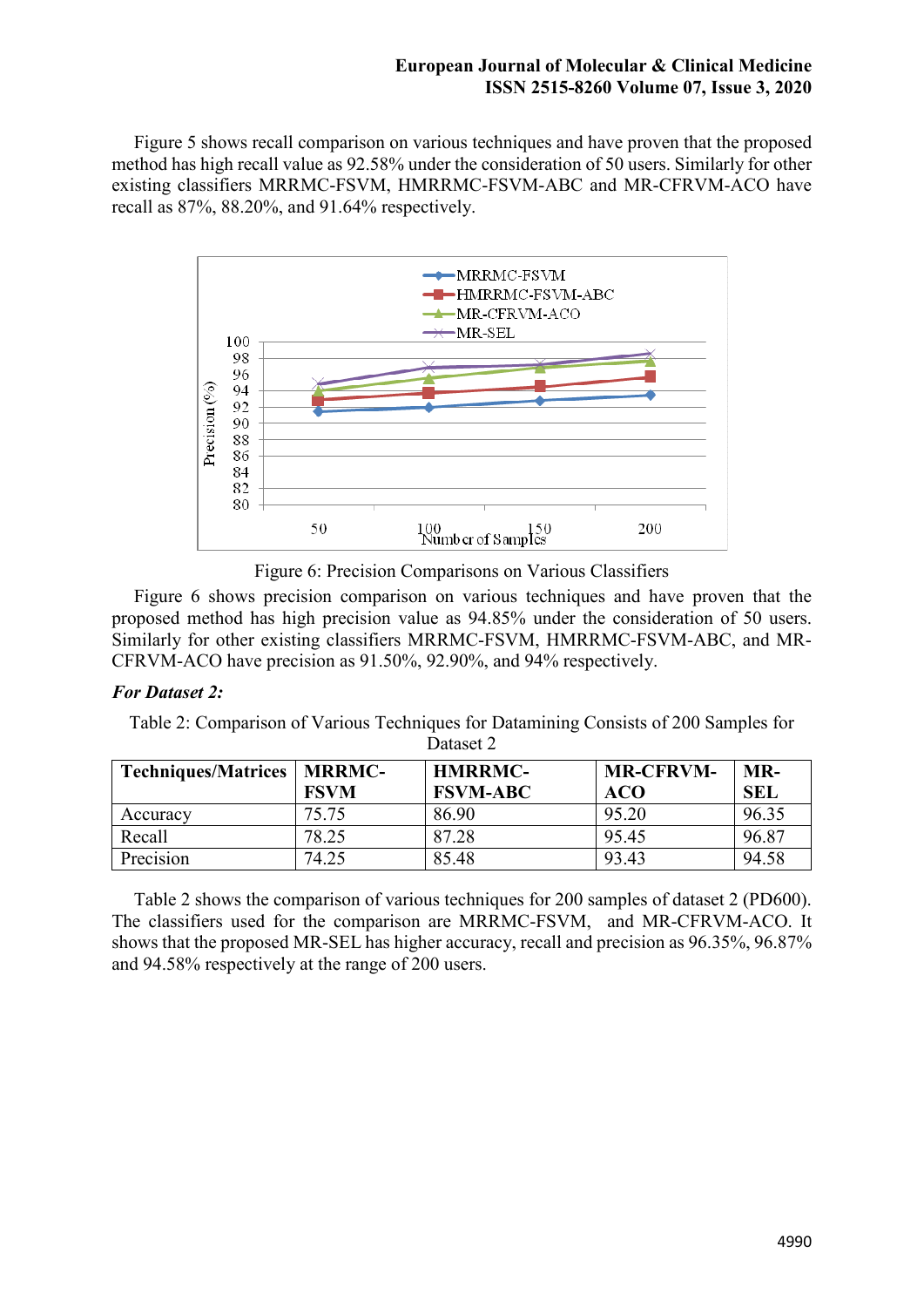

Figure 7: Accuracy Comparisons on Various Classifiers

Figure 7 shows accuracy comparison on various techniques and have proven that the proposed method has high accuracy value as 91.24% under the consideration of 50 users. Similarly for other existing classifiers MRRMC-FSVM, HMRRMC-FSVM-ABC , and MR-CFRVM-ACO have accuracy as 70%, 80%, and 90% respectively.



Figure 8: Recall Comparisons on Various Classifiers

Figure 8 shows recall comparison on various techniques and have proven that the proposed method has high recall value as 93.57% under the consideration of 50 users. Similarly for other existing classifiers MRRMC-FSVM, HMRRMC-FSVM-ABC, and MR-CFRVM-ACO have recall as 74%, 83.33%, and 92.86% respectively.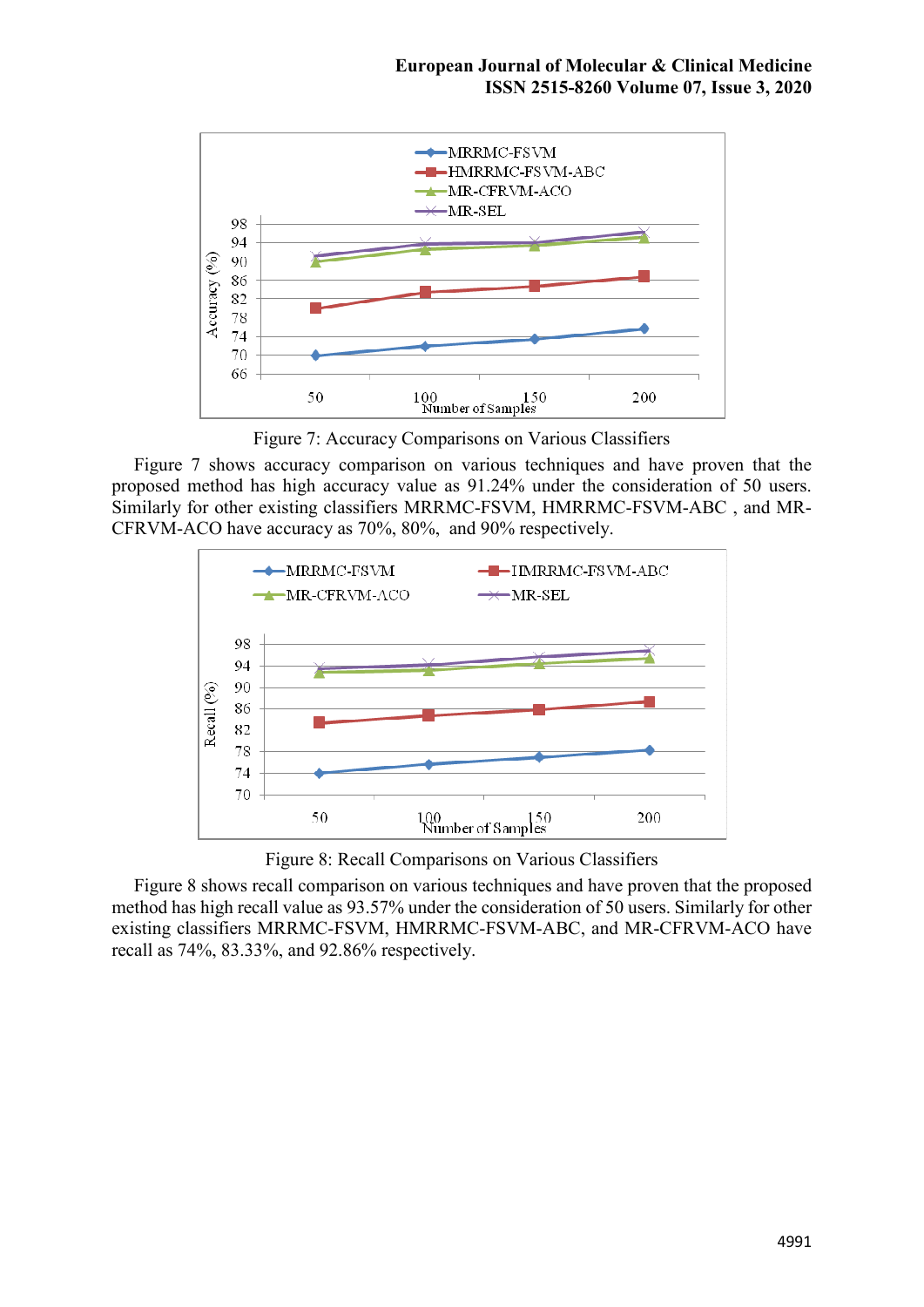

Figure 9: Precision Comparisons on Various Classifiers

Figure 9 shows precision comparison on various techniques and have proven that the proposed method has high precision value as 90.24% under the consideration of 50 users. Similarly for other existing classifiers MRRMC-FSVM, HMRRMC-FSVM-ABC, and MR-CFRVM-ACO have precision as 71%, 80.36%, and 89.66% respectively.

## **4. Conclusion**

Monotonic prior domain knowledge is considered in proposed stacking ensemble learning. In decision justification and explanation, an important role is played by this prior domain knowledge. Moreover, with respect to monotonic prior knowledge, proposed classifier has given a better results in classification problem having monotonic prior knowledge as proven theoretically. A new classifier can be formed by combining different classifiers like Modified Convolutional Neural Network (MCNN) and Enhanced Adaptive Neuro Fuzzy Inference System (EANFIS), which exhibites a better performance than constituent classifier. First the datasets are parallelized using a map reduced method to reduce the time consumption effectively. Feature extraction is for samples are takes place to reduce the attributes for reducing error rate and for improving accuracy. Thirdly outliers are removed by Fuzzy C means (FCM) clustering algorithm. Further in classification model, virtual pair is selected automatically by using Ant Colony Optimization (ACO) method and then Stacking Ensemble Learning (SEL) has been developed for classification reducing error rate and for improving accuracy.Gaussian divergence function training generalization capability, convergence rapidity, approximation precision enhancement are allowed by adding training error in EANFIS structure's third layer.. Performance comparison results of various classifiers under two benchmark datasets such as Wisconsin Diagnostic Breast Cancer (WDBC) and PD600. **REFERENCES** 

- 1. Hong, T., & Han, I. (2002). Knowledge-based data mining of news information on the Internet using cognitive maps and neural networks. *Expert systems with applications*, *23*(1), 1-8.
- 2. Kotłowski, W., & Słowiński, R. (2008). Statistical approach to ordinal classification with monotonicity constraints. In *Preference Learning ECML/PKDD 2008 Workshop*.
- 3. Cano, J. R., Gutiérrez, P. A., Krawczyk, B., Woźniak, M., & García, S. (2019). Monotonic classification: an overview on algorithms, performance measures and data sets. *Neurocomputing*, *341*, 168-182.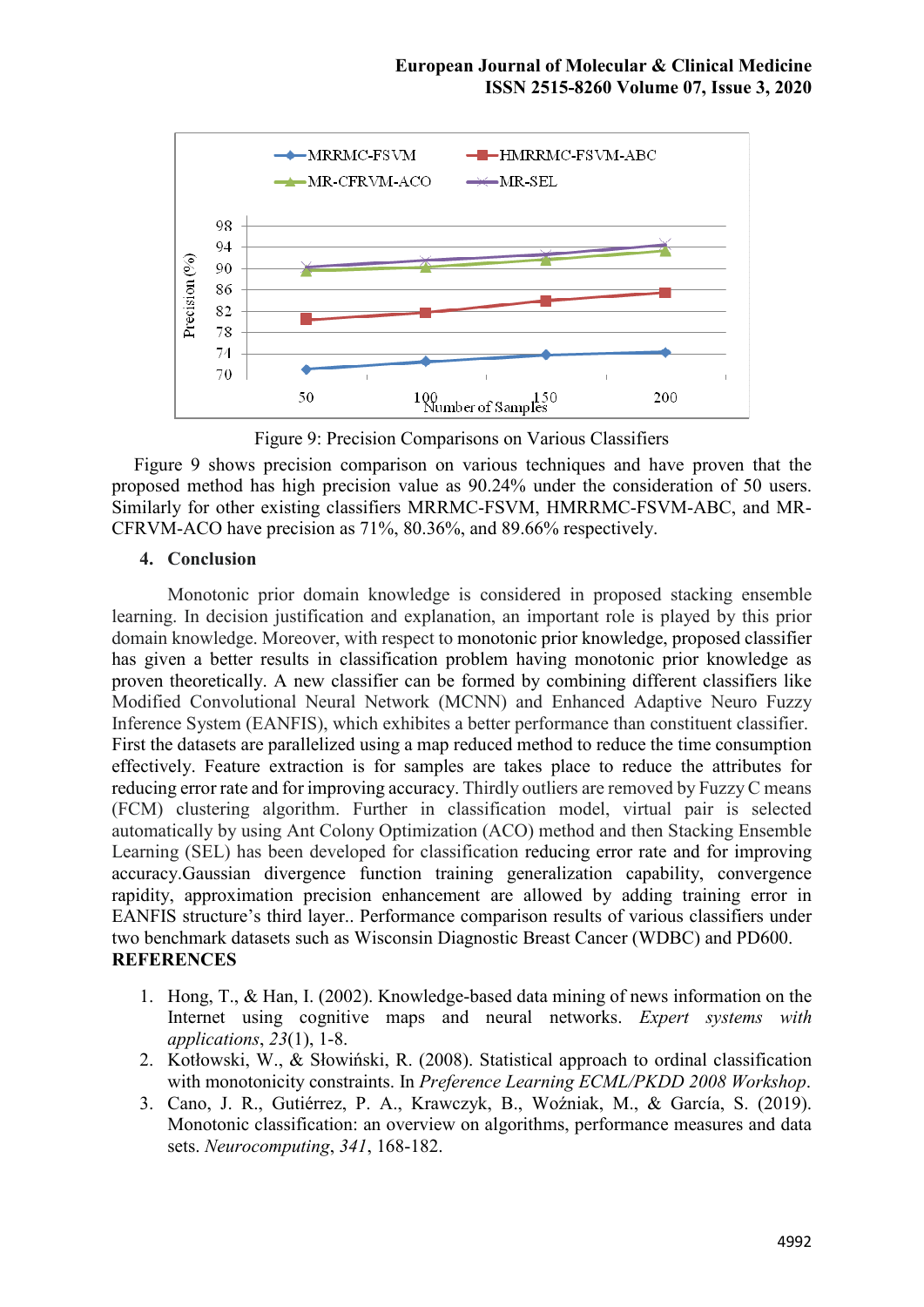- 4. Ben-David, A., Sterling, L., & Tran, T. (2009). Adding monotonicity to learning algorithms may impair their accuracy. *Expert Systems with Applications*, *36*(3), 6627- 6634.
- 5. Daniels, H., & Feelders, A. (2000). *Combining domain knowledge and data in datamining systems*. Tilburg University.
- 6. Feelders, A., & Pardoel, M. (2003, August). Pruning for monotone classification trees. In *International Symposium on Intelligent Data Analysis* (pp. 1-12). Springer, Berlin, Heidelberg.
- 7. McKenzie, D., & Low, L. H. (1992). The construction of computerized classification systems using machine learning algorithms: An overview. *Computers in human behavior*, *8*(2-3), 155-167.
- 8. Zhu, H., Tsang, E. C., Wang, X. Z., & Ashfaq, R. A. R. (2017). Monotonic classification extreme learning machine. *Neurocomputing*, *225*, 205-213.
- 9. Alcalá-Fdez, J., Alcalá, R., González, S., Nojima, Y., & García, S. (2017). Evolutionary fuzzy rule-based methods for monotonic classification. *IEEE Transactions on Fuzzy Systems*, *25*(6), 1376-1390.
- 10. Gutiérrez, P. A., & García, S. (2016). Current prospects on ordinal and monotonic classification. *Progress in Artificial Intelligence*, *5*(3), 171-179.
- 11. Archer, N. P., & Wang, S. (1993). Learning bias in neural networks and an approach to controlling its effect in monotonic classification. *IEEE transactions on pattern analysis and machine intelligence*, *15*(9), 962-966.
- 12. García, J., AlBar, A. M., Aljohani, N. R., Cano, J. R., & García, S. (2016). Hyperrectangles selection for monotonic classification by using evolutionary algorithms. *International Journal of Computational Intelligence Systems*, *9*(1), 184- 201.
- 13. Doumpos, M., & Zopounidis, C. (2009). Monotonic support vector machines for credit risk rating. *New Mathematics and Natural Computation*, *5*(03), 557-570.
- 14. González, S., Herrera, F., & García, S. (2015). Monotonic random forest with an ensemble pruning mechanism based on the degree of monotonicity. *New Generation Computing*, *33*(4), 367-388.
- 15. Stiglic, G., Pernek, I., Kokol, P., & Obradovic, Z. (2012, August). Disease prediction based on prior knowledge. In *Proceedings of the ACM SIGKDD Workshop on Health Informatics, in Conjunction with 18th SIGKDD Conference on Knowledge Discovery and Data Mining*.
- 16. Li, S. T., & Chen, C. C. (2014). A regularized monotonic fuzzy support vector machine model for data mining with prior knowledge. *IEEE Transactions on Fuzzy Systems*, *23*(5), 1713-1727.
- 17. Hu, Q., Pan, W., Song, Y., & Yu, D. (2012). Large-margin feature selection for monotonic classification. *Knowledge-Based Systems*, *31*, 8-18.
- 18. Rus, V., Lintean, M., & Azevedo, R. (2009). Automatic Detection of Student Mental Models during Prior Knowledge Activation in MetaTutor. *International working group on educational data mining*.
- 19. Chen, C. C., & Li, S. T. (2014). Credit rating with a monotonicity-constrained support vector machine model. *Expert Systems with Applications*, *41*(16), 7235-7247.
- 20. Pan, W., & Hu, Q. (2016). An improved feature selection algorithm for ordinal classification. *IEICE Transactions on Fundamentals of Electronics, Communications and Computer Sciences*, *99*(12), 2266-2274.
- 21. Cano, J. R., & García, S. (2017). Training set selection for monotonic ordinal classification. *Data & Knowledge Engineering*, *112*, 94-105.